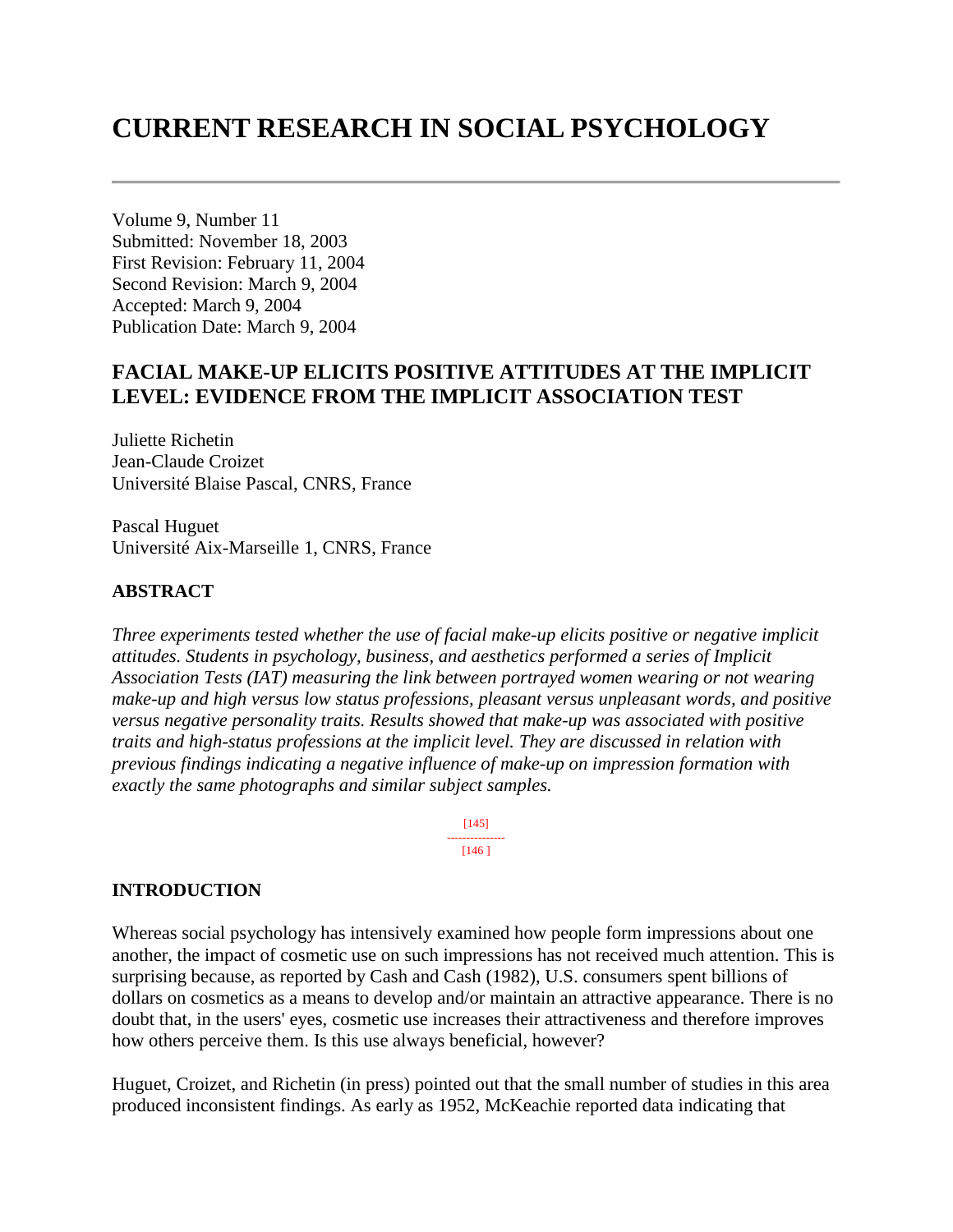cosmetic use can result in negative impressions. Young male students rated young women (students) as more frivolous, less talkative, more anxious, less conscientious, and more interested in the opposite sex when wearing make-up than when not. Thirty years later, Graham and Jouhar (1981) reported positive effects of cosmetics. Male and female participants rated color photographs of four female targets of average physical attractiveness on several traits related to appearance and personality. With facial make-up, the targets were rated as being cleaner, more tidy, feminine, physically attractive, and mature looking (appearance ratings) as well as being more secure, sociable, interesting, poised, confident, organized and popular (personality ratings). As suggested by Graham and Jouhar, to the extent that the use of cosmetics induced more favorable impressions on the appearance ratings, its positive influence on the personality ratings could be the indirect effect of an increase in the target's Physical Attractiveness (PA). We (Huguet et al., in press) tested this idea by the means of mediational analyses and found that cosmetic use (i.e., ordinary facial make-up) had a direct effect on perceived personality, independent of PA enhancement. This direct effect was also suggested by Graham and Jouhar as an alternative hypothesis of a positive cosmetic stereotype, which would be independent of the PA or "what-is-beautiful-is-good" stereotype (see Dion, Berscheid, & Walster, 1972; Eagly, Ashmore, Makhijani, & Longo, 1991; Feingold, 1992). In our previous investigation, however, make-up had a negative (not a positive) impact on impression formation. More specifically, undergraduates from three different academic areas (i.e., Psychology, Business, and Aesthetics) were presented with photographs (on a computer screen) of young and older female stimulus wearing or not wearing ordinary facial make-up. They were asked to rate them for physical attractiveness and on a number of personality traits (the presence or absence of make-up was never emphasized by the experimenter). For the three group of participants, make-up facilitated the attribution of negative traits (i.e., vain, unfaithful and shallow) and inhibited the attribution of positive traits (i.e., kind and honest), especially for the young targets.

Of particular interest here, Graham and Jouhar selected professional business people (i.e., directors, secretaries, and personal managers) as participants. And a close examination of past relevant studies revealed that the negative effects of cosmetics were typically observed with Psychology undergraduates (e.g., Workman & Johnson, 1991). In our previous investigation, the negative impact of make-up on impression formation was indeed stronger with the Psychology undergraduates than with the other participants (from Business and Aesthetic schools), especially those studying Aesthetics who are indeed trained to use and value cosmetics. Consistent with this, participants' explicit attitude toward facial cosmetics was less positive in the Psychology group than in the Aesthetic group. It is therefore possible that cosmetic use has a different meaning for different social groups (or for different age groups), and that the selection of different populations is, at least in part, the cause of the inconsistency in this literature.

In the present paper, it is assumed that this inconsistency also stems from the fact that past relevant research relied exclusively on explicit measures of judgment, which are known to be opened to various bias (e.g., demand characteristics, impression management, see Orne, 1962; Tedeschi, Schlenker & Bonoma, 1971). No research so far has measured the impact of cosmetic use unobtrusively. In order to fill in this gap, the present studies relied on the Implicit Association Test (IAT, Greenwald, McGhee & Schwartz, 1998). Our goal was to determine whether facial make-up is associated with a positive or a negative attitude at the implicit level.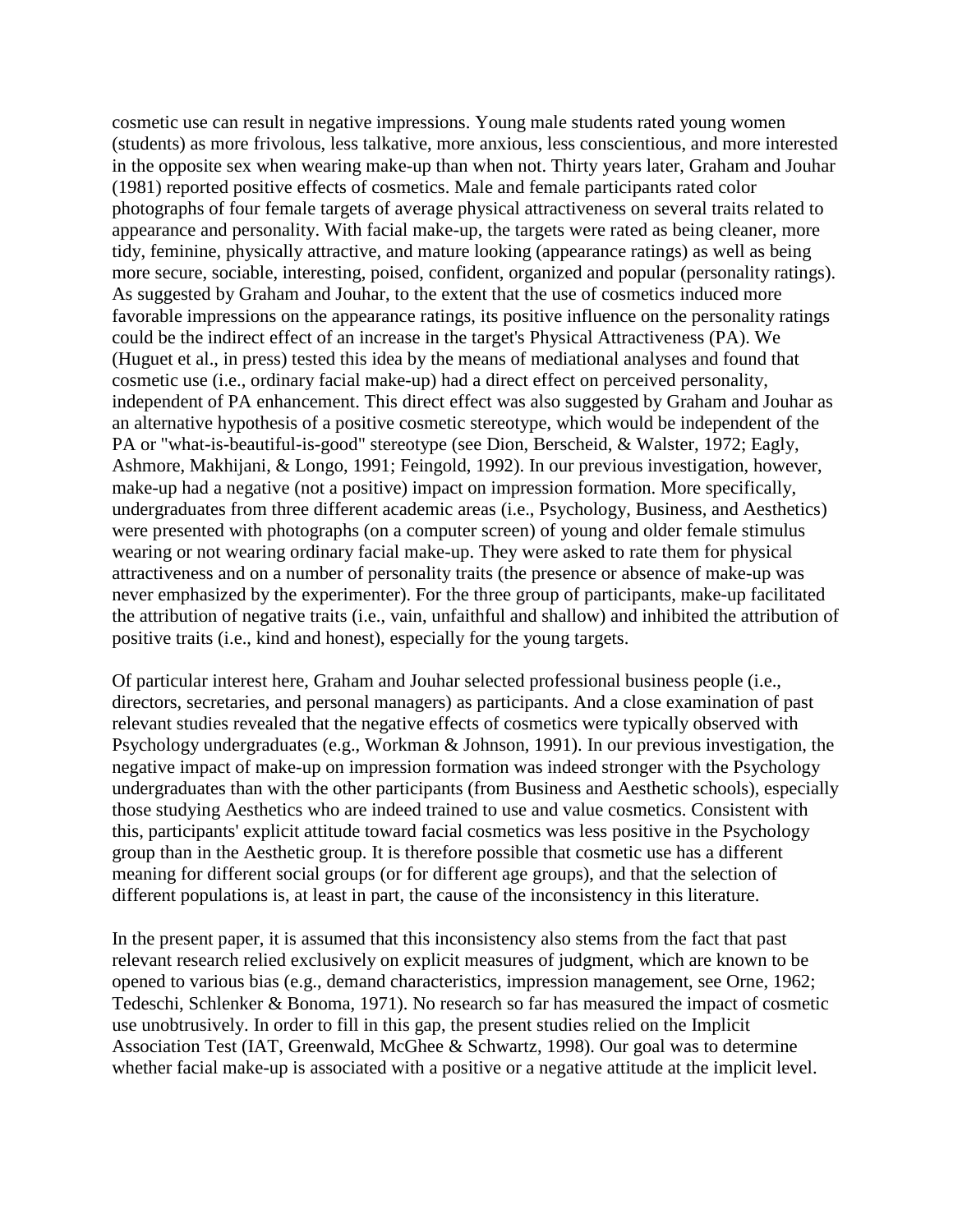[147 ]

#### **IAT AND ATTITUDE TOWARD COSMETICS**

The IAT is generally viewed as offering direct access to people's attitudinal unconscious (Greenwald, Banaji, Rudman, Farnham, Nosek & Mellott, 2002). As such, this test may reveal attitudes and other automatic associations even for subjects who prefer not to express those attitudes. As noted by Greenwald et al. (1998), implicit attitudes are manifest as actions or judgments that are under the control of automatically activated evaluation. The IAT is therefore similar in intent to cognitive priming procedures for measuring automatic affect or attitude (e.g., Bargh, Chaiken, Govender, & Pratto, 1992; Fazio, 1993). In the first and second step of this test, participants simply indicate via a motor action whether a stimulus (e.g., photo of human faces) does or does not belong to a given category (e.g., Black vs. White people), then whether words are positively or negatively connoted. These two tasks are interspersed at step 3, in which both types of stimuli (i.e., faces and words) occur on alternate trials. At step 4, participants learn a reversal of response assignment for the face categorization task (i.e., people perceived as Black are now assigned to the opposite key). Finally, at step 5, they perform a task combining the one from step 2 (i.e., word categorization not changed in response assignment) with the reversed face categorization task from step 4. When participants respond under time pressure, they typically produce higher response latencies and more errors if stimulus and response are incompatible than if they are compatible. This performance difference constitutes the indication of the implicit attitude towards the target categories (e.g., Black or White) and has been labeled the IAT effect. The IAT has been massively used to reveal negative implicit attitudes toward different social categories (e.g., Greenwald et al, 1998; Greenwald & Farnham, 2000; Karpinski & Hilton, 2001). In line with our example, White participants associate "pleasant" words and typical White names more readily than they associate "pleasant" words and typical Black names. The differential ease with which pleasant words are associated with typical White names rather than Black names reflects an automatic preference for the racial category "White" relative to "Black," that is, a biased racial attitude.

Despite the apparent robustness of automatic attitudes biases, they may be quite malleable to contextual influences (Richeson & Ambady, 2003). For instance, imagining an agentic woman reduced automatic gender stereotyping (Blair, Ma, & Lenton, 2001), and exposure to a Black experimenter reduced White's automatic racial biases (see also Rudman, Ashmore, & Gary, 2001). Dasgupta and Greenwald (2001) also found that White and Asian American participants revealed less implicit prejudice regarding Blacks during an IAT if they had recently been exposed to admired Blacks (e.g., Michael Jordan) and disliked Whites (e.g., Jeffrey Dahmer), compared to recent exposure to disliked Blacks (e.g., Mike Tyson) and admired Whites (e.g., John F. Kennedy). In addition, Richeson and Ambady (2003) provided evidence for the influence of situational power on automatic racial prejudice. Specifically, Whites assigned to the highpower role of a superior of a Black individual revealed more racial bias than Whites assigned to the lower-power role of a subordinate. Thus, although they are typically activated without conscious awareness, the prejudicial attitudes and stereotypical associations revealed by the IAT are not automatic in the sense of being inevitable. Instead, they can be disabled and/or overridden by contextual factors (see also Besner, 2001; Huguet, Galvaing, Monteil, & Dumas,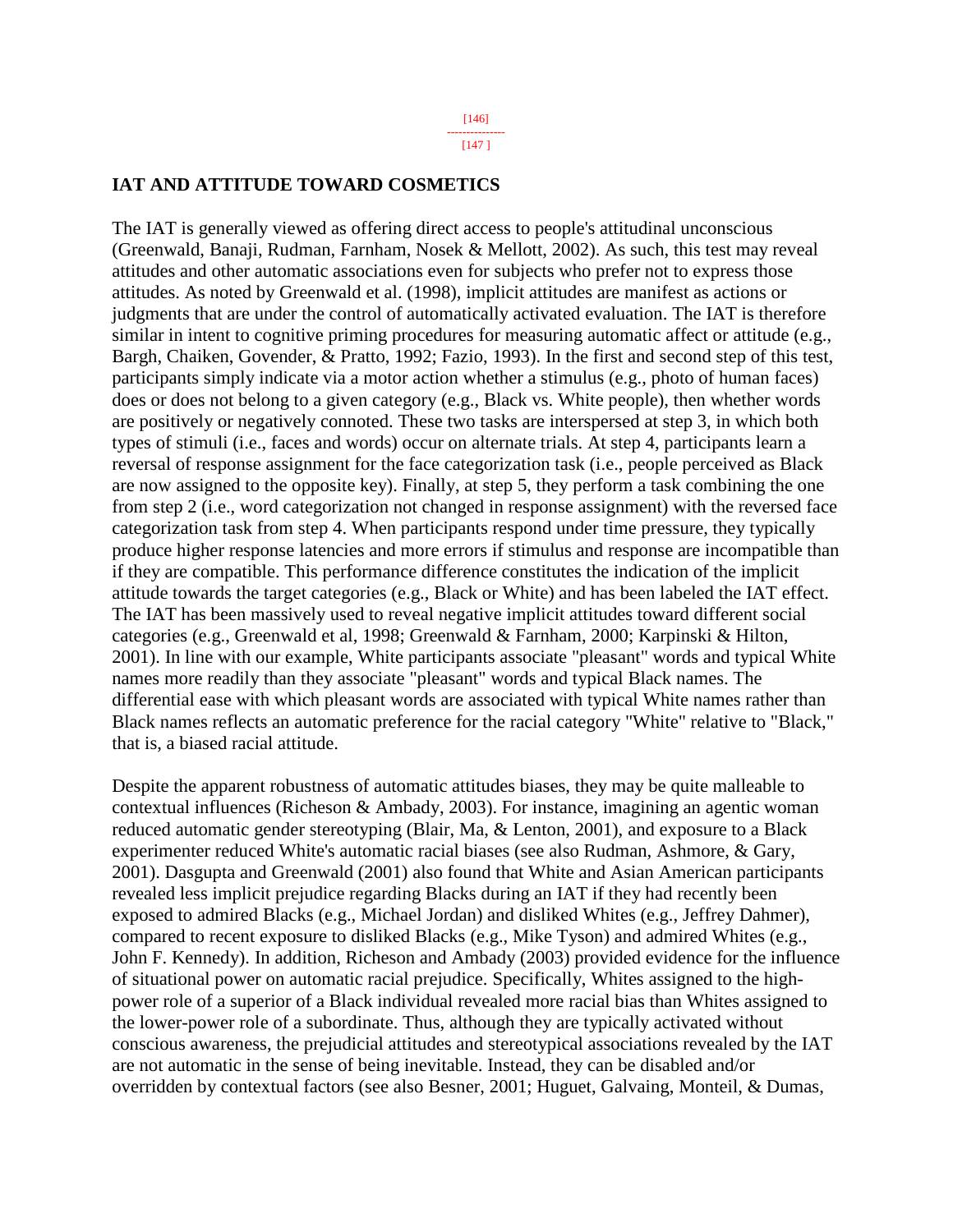1999; Huguet, Dumas, & Monteil, in press, for a similar argument about automatic lexicalsemantic analyses of isolated words).

With this in mind, we performed three IAT experiments using the same photographs of female faces wearing or not wearing make-up as previously (Huguet et al., in press). In order to know whether make-up is implicitly associated with a negative or a positive evaluation, we used these photographs in combination with pleasant versus unpleasant words (e.g., sun vs. poison; see Study 1), with positively versus negatively connoted personality traits (e.g., sociable vs. stupid; see Study 2 and Study 3), and with words related to high-versus low-status professions (e.g., judge vs. hairdresser, all three studies). The central question underlying the three studies was whether there is a differential ease with which facial make-up is associated with pleasant rather than unpleasant words, positive rather than negative personality traits, or high rather than low status professions. As done in Huguet et al. (in press) and for comparative purpose with previous research, participants were selected from the same three academic areas (Psychology, Business, or Aesthetics).

> [147] --------------- [148 ]

#### **GENERAL METHOD (STUDIES 1 TO 3)**

#### **Participants**

Overall, we selected 98 undergraduates (76 females and 22 males, median age  $= 20,7$ ) as participants, all from the same French city (Clermont-Ferrand). In Study 1, they were 41 from the introductory psychology subject pool of the University Blaise Pascal. In Study 2, they were 28 from a business school. In Study 3, they were 29 from an aesthetic school. The three studies were run separately. All participants voluntary agreed to take part in our investigation presented as a research project on make-up use. They received no credit for their participation.

#### **Procedure**

In each study, the participants arrived individually, were greeted by a female experimenter, and were seated in front of a computer. They were informed that they would perform a task that would involve indicating the presence or absence of make-up on human faces as well as classifying words on the basis of a given dimension. In each study, color photographs of adult female faces were used. These faces were of average attractiveness (as revealed by a pretest) and were unknown from the participants. A professional photographer portrayed in color (10 x 13) cm) women with and without ordinary facial cosmetics, resulting in 24 photographs. Make-up was applied by a professional aesthetician in order to control for inter-individual differences that may occur when cosmetics are self-applied (Cash, Dawson, Davis, Bowen & Galumbeck, 1989). As in Graham and Jouhar's (1981) moderate cosmetics condition, each target's facial make-up consisted of foundation, eye shadow, eyebrow pencil, mascara, powder, rouge, and lipstick applied in moderate quantity (as stated by the professional). Pictures were standardized with respect to gaze direction (straight into the camera) and facial expression (neutral). No jewelry, no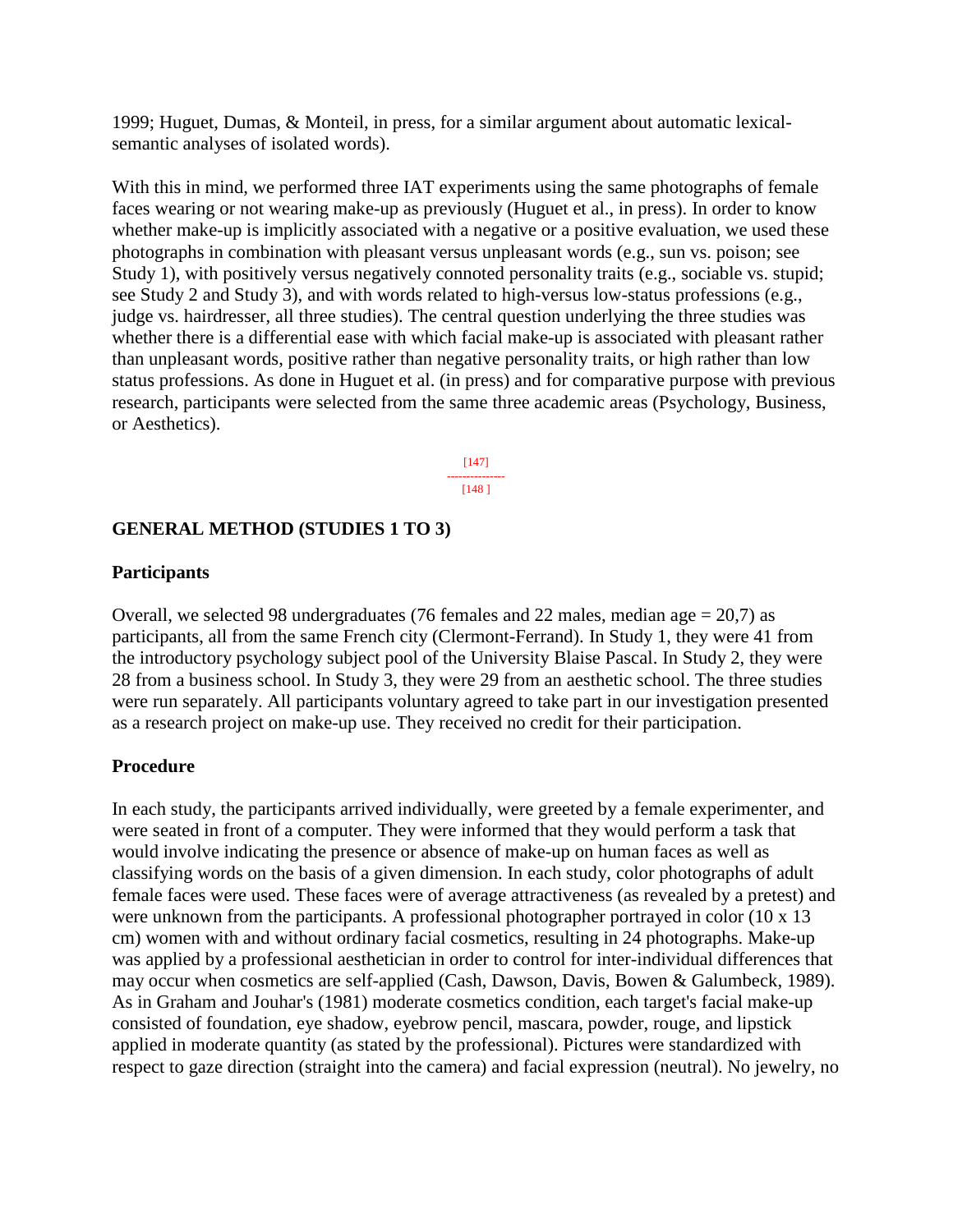spectacles and no hair adornments were worn and all factors were held as constant as possible across conditions and across targets.

In each study, the IAT focused on the implicit association between facial make-up and highversus low-status professions (e.g., "lawyer" vs. "salesman"). The test followed the usual five steps-sequence: (1) Initial target-concept discrimination (i.e., absence vs. presence of make-up), (2) evaluative attribute discrimination (e.g., high status vs. low status professions, see Appendix 1), (3) first combined task, (4) reversed target-concept discrimination, and (5) reversed combined task. In Study 1, another IAT focused on the association between make-up and pleasant versus unpleasant words ("holiday" vs. "cancer," see Appendix). In the two other studies, the additional IAT focused on the association between make-up and positively versus negatively connoted personality traits ("intelligent" vs. "shallow," see Appendix). After any incorrect response, a cross appeared on the center of the screen during 300 ms. For each step, response time (RT) and error rate (ER) were recorded. The differences in RT and ER during Steps 3 and 5 constituted the primary dependent variables in the present work.

We counterbalanced ordering of IAT measures (professions first vs. words or traits first) and the assignment of response modalities concerning the discrimination of make-up presence (right key first vs. left key first). Because we did not know the valence of the evaluative consistency before the experiment, we could not manipulate it (see also Karpinski & Hilton, 2001). This being said, some readers might wonder whether this really matters in the present studies. After all, Greenwald et al.'s (1998) Study 1 is the only one that showed an order effect (evaluative consistency first vs. evaluative inconsistency first) altering the strength of the IAT effect, but without eliminating or reversing it. Other studies demonstrated no influence of this order on the IAT effects (e.g., Rudman, Greenwald, Mellott & Schwartz, 1999). In the present studies, the instruction on the first combined task (step 3) always required to press the same key for responding that a face belonged to the category "make-up" and that professions belonged to the category "high-status" (or that words were pleasant or personality traits positively connoted). In contrast, the instruction on the reversed combined task (step 5) always required to press the same key for responding that a face belonged to the category "make-up" and that professions belonged to the category "low-status" (or that words were unpleasant or personality traits negatively connoted).

#### [148] --------------- [149 ]

Once the last IAT session ended, the participants completed an "Attitude Toward Cosmetics Scale" (ATCS), the same as the one used in our previous investigation (Huguet et al., in press). We simply asked them to indicate the extent to which they agree or disagree with 13 statement items measuring their explicit attitude toward the use of facial make-up in women. The scale included 6 positive (e.g., "a woman who wears make-up is pleasant looking") and 6 negative (e.g., "most of women need not make-up") items about this use. Each of the 7-point scales accompanying these items was anchored by "not at all" (1) at one end, and "very much" (7) at the other. On the last item, participants indicated whether "make-up is positive or negative" for them, personally. This scale was implemented in order to know whether explicit measures toward facial cosmetics do or do not correlate with the implicit measures investigated here. If the IAT really captures implicit attitudes, no correlation should be found (Greenwald et al., 1998).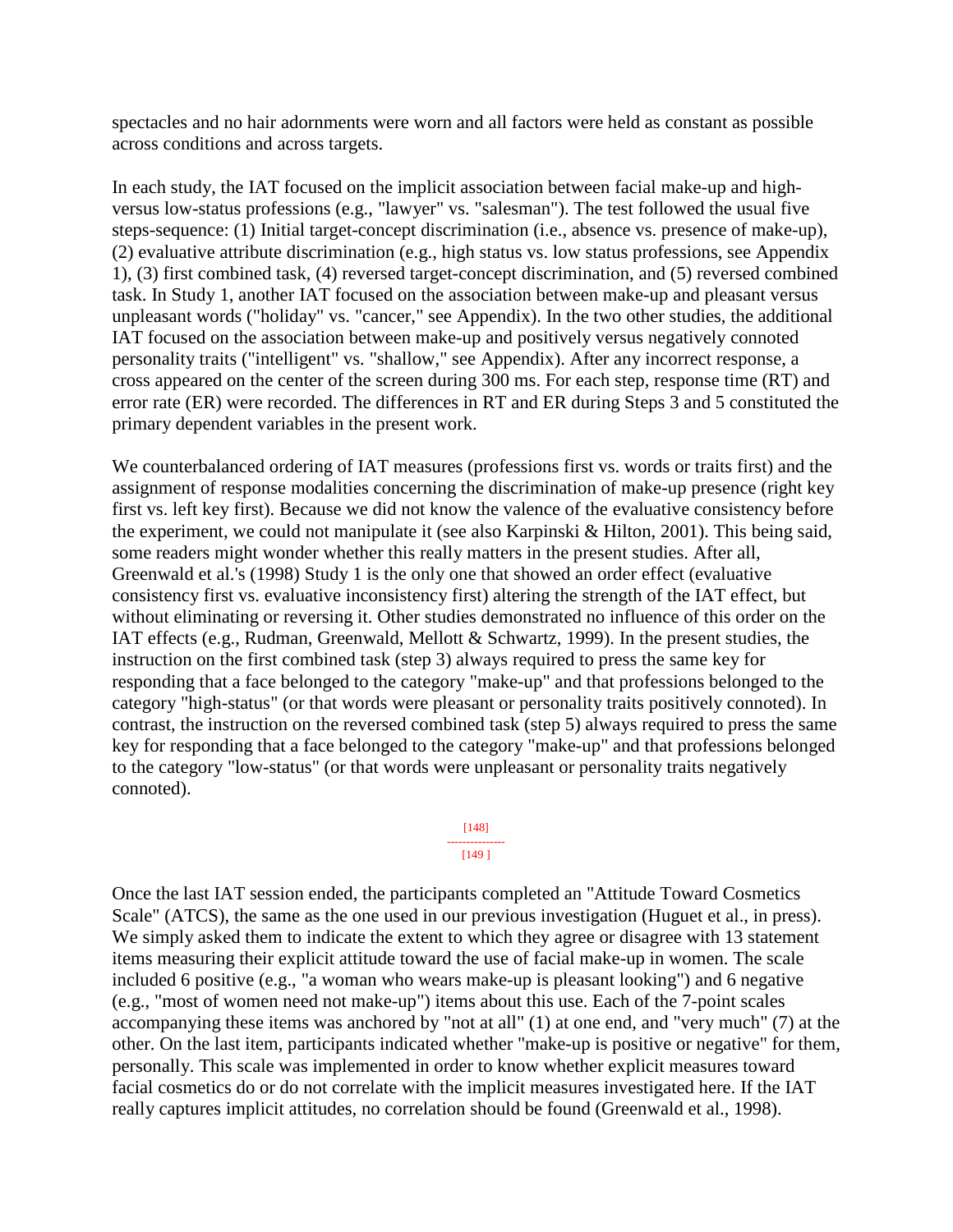Finally, participants were required to report their gender and age. They were then thanked and dismissed.

### **RESULTS**

### **Data Reduction**

Outlying values typically indicate responses initiated prior to perceiving the stimulus (anticipations) and momentary inattention. As in other studies (e.g., Greenwald et al., 1998), values below 300 msec (0.33% for Study 1, 0.04% for Study 2, and 0.26% for Study 3) were recoded to 300 msec and those above 3000 msec (0.64% for Study 1, 0.67% for Study 2, and 0.50% for Study 3) to 3000 msec.

**IAT Effects**. For each study, we examined RT and ER in a 5 (Step: 1 to 5) x 2 (Order of IAT measures: professions first vs. words or traits first) x 2 (Response modality concerning the discrimination of make-up: right key vs. left key first) mixed ANOVA. The last two factors were between-subjects. Because they had no significant effects on RT or ER, we will ignore them in the next sections of this paper.

### **Study 1 (Psychology Students)**

### **Association Between Make-Up And High-Versus Low-Status Professions**

The RT and ER data are reported in Table 1. First of all, there was a step effect on RT: F(4, 100)  $= 9.00$ , p < .001 (partial eta-square = .27). An IAT effect was found: t(28) = -2.44, p < .05. Participants were faster on the combined task (Step 3), that is when the instruction required them to share the same key for responding that a face belonged to the category "wearing make-up" and that professions belonged to the category "high-status," than on the reversed combined task (Step 5). There were also step effects on ER:  $F(4, 100) = 30.82$ ,  $p < .001$  (partial eta-square = .55). However, no significant IAT effect was found on errors:  $t(28) = .03$  (ns).

### **Association Between Make-Up And Pleasant Versus Unpleasant Words**

The RT and ER data are also reported in Table 1. There was a significant step effect on RT: F(4,  $100$ ) = 7.81, p < .001 (partial eta-square = .24), but no IAT effect, t(28) = -1 (ns). Likewise, there was a step effect on ER,  $F(4, 100) = 18.97$ ,  $p < .001$  (partial eta-square = .75), but no IAT effect:  $t(28) = -1$  (ns).

> [149] --------------- [150 ]

**Table 1. Reaction Times and Error Rates for Each Step of the Implicit Association Test and for the Association between Make-Up and High- versus Low-Status Professions and the Association between Make-Up and Pleasant versus Unpleasant Words (Study 1, Psychology Students)**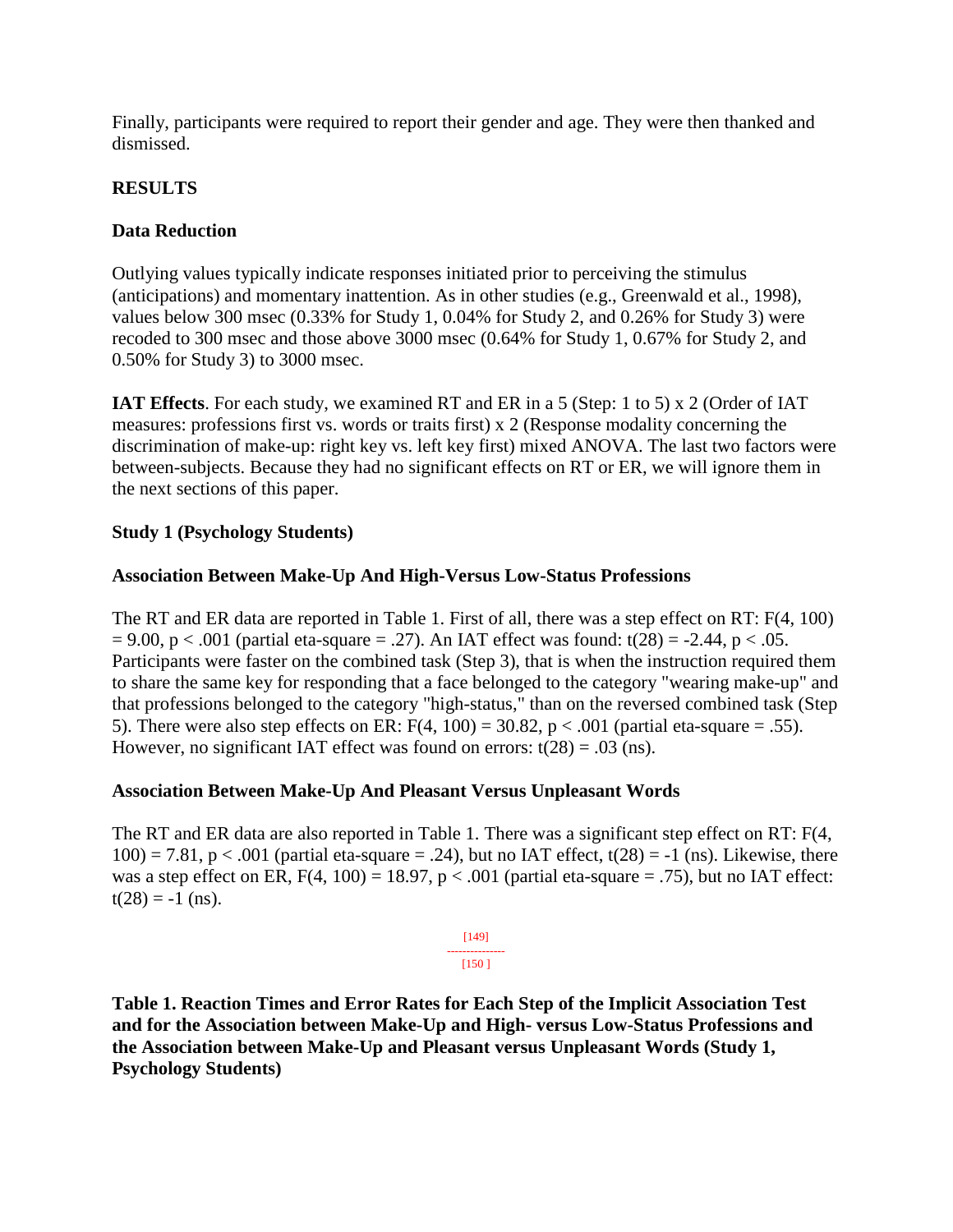|           | Make-up and Professions |      |           | Make-up and Words |                |      |           |
|-----------|-------------------------|------|-----------|-------------------|----------------|------|-----------|
| <b>RT</b> | <b>Step</b>             | M    | <b>SD</b> | <b>RT</b>         | Step           | M    | <b>SD</b> |
|           | 1                       | 1059 | 175.9     |                   | $\mathbf{1}$   | 1059 | 175.9     |
|           | $\overline{2}$          | 1003 | 189.3     |                   | $\overline{2}$ | 945  | 159.1     |
|           | 3                       | 947  | 132.3     |                   | 3              | 1012 | 257.4     |
|           | $\overline{4}$          | 899  | 169.8     |                   | $\overline{4}$ | 911  | 169.1     |
|           | 5                       | 1021 | 173.8     |                   | 5              | 1016 | 211.5     |
| ER        | <b>Step</b>             | M    | <b>SD</b> | ER                | <b>Step</b>    | M    | SD        |
|           | 1                       | 5.31 | 2.66      |                   | $\mathbf{1}$   | 5.3  | 2.66      |
|           | $\overline{2}$          | 0.48 | 0.83      |                   | $\overline{2}$ | 0.45 | 0.74      |
|           | 3                       | 3.21 | 2.4       |                   | 3              | 3.69 | 3.47      |
|           | $\overline{4}$          | 2.52 | 2.16      |                   | $\overline{4}$ | 2.79 | 2.55      |
|           | 5                       | 3.17 | 2.28      |                   | 5              | 3.86 | 4.35      |

Note: All times are reported in milliseconds.

## **ATCS (Or Explicit Judgments) Data**

Cronbach's Alpha-value of the ATCS items (.80) was satisfying. Participants' responses were therefore averaged to form an attitudinal index. One-sample t-tests performed on this index then revealed that Psychology students' explicit attitude toward make-up ( $M = 3.7$ ,  $SD = .93$ ) did not differ from the midpoint (3.5) of the scale.

### **Correlation Between The IAT And ATCS Data**

As expected, the critical difference score on RT between Step 3 and Step 5 (IAT effect) and the ATCS data (attitudinal index) did not significantly correlate with each other ( $rs = .15$  and .02-both ns--for the correlation using professions and words, respectively). No significant correlations were found either when using the corresponding difference score on ER.

### **Discussion**

As noted earlier in this paper, the more negative effects of make-up on impression formation were typically observed with Psychology students (e.g., Huguet et al., in press; Workman & Johnson, 1991). In the IAT paradigm, therefore, such students should be especially likely to associate make-up with negative rather than positive attributes. Instead, the present data indicate that, for the psychology undergraduates, facial make-up is in fact associated with high- rather than low-status professions at the implicit level. Although no IAT effect was found when using pleasant (vs. unpleasant) words, the critical RT difference between step 3 and step 5 was in the same direction as the one found with professions. One may wonder whether the significant IAT effect on professions really did imply implicit cognitive associations. As expected, however, the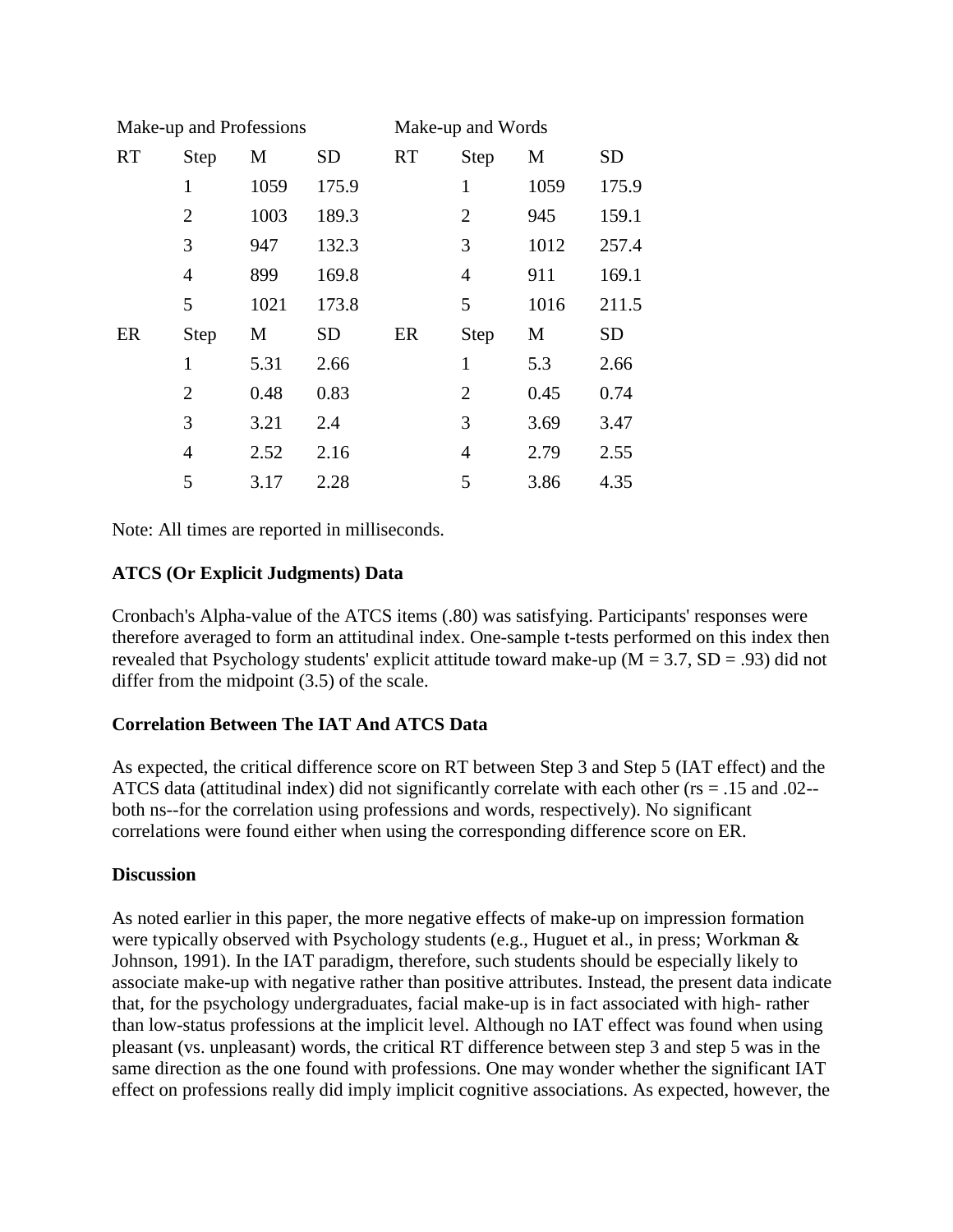corresponding RT difference did not correlate with the students' explicit attitude toward makeup, suggesting that these associations were indeed more implicit than explicit. The implicit association between make-up and high status professions in students who are yet the most likely to produce negative judgments about women wearing make-up is surprising. For clarity, we will return to this association in the general discussion.

> [150] --------------- [151]

#### **Study 2 (Business Students)**

#### **Association Between Make-Up And High-Versus Low-Status Professions**

The RT and ER data are reported in Table 2. There was a step effect on RT:  $F(4, 132) = 13.31$ , p  $< .001$  (partial eta-square = .28). The same IAT effect as before was found: t(41) = -4.59, p  $<$ .001: Participants were faster on the combined task (Step 3), or when the instruction required them to share the same key for responding that a face belonged to the category "wearing makeup" and that professions belonged to the category "high-status," than on the reversed combined task (Step 5). There was also a step effect on ER:  $F(4, 132) = 21.46$ ,  $p < .001$  (partial eta-square  $=$  .39). As before, no significant IAT effects were found on errors: t(40) = 1.23 (ns).

#### **Association Between Make-Up And Positive Versus Negative Personality Traits**

The RT and ER data are also reported in Table 2. There was a step effect on RT:  $F(4,132) = 8.69$ ,  $p < .001$  (partial eta-square = .21). The IAT effect on traits was also clearly significant: t(40) = -2.49, p < .02. Consistent with the IAT effect on professions, participants were faster on the combined task (Step 3), or when the instruction required to press the same key for responding that a face belonged to the category "wearing make-up" and that a trait was positive, than on the reversed combined task (Step 5). There was also a step effect:  $F(4, 132) = 23.2$ , p < .001 (partial eta-square = .41). Once more, no IAT effect was found on errors:  $t(40) = .72$  (ns).

### **Table 2. Reaction Times and Error Rates for Each Step of the Implicit Association Test and for the Association between Make-Up and High- versus Low-Status Professions and the Association between Make-Up and Pleasant versus Unpleasant Words (Study 2, Business Students)**

|           | Make-up and Professions     |      |       |    | Make-up and Personality traits |      |           |  |
|-----------|-----------------------------|------|-------|----|--------------------------------|------|-----------|--|
| <b>RT</b> | <b>Step</b>                 | M    | SD    | RT | Step                           | М    | <b>SD</b> |  |
|           |                             | 1121 | 266.6 |    |                                | 1121 | 266.6     |  |
|           | $\mathcal{D}_{\mathcal{L}}$ | 997  | 188.4 |    | $\mathcal{D}_{\mathcal{L}}$    | 1060 | 215.6     |  |
|           | 3                           | 946  | 223.2 |    | 3                              | 1072 | 299.4     |  |
|           | 4                           | 963  | 250.2 |    | 4                              | 975  | 276.7     |  |
|           |                             | 1074 | 236.5 |    | 5                              | 1129 | 260.7     |  |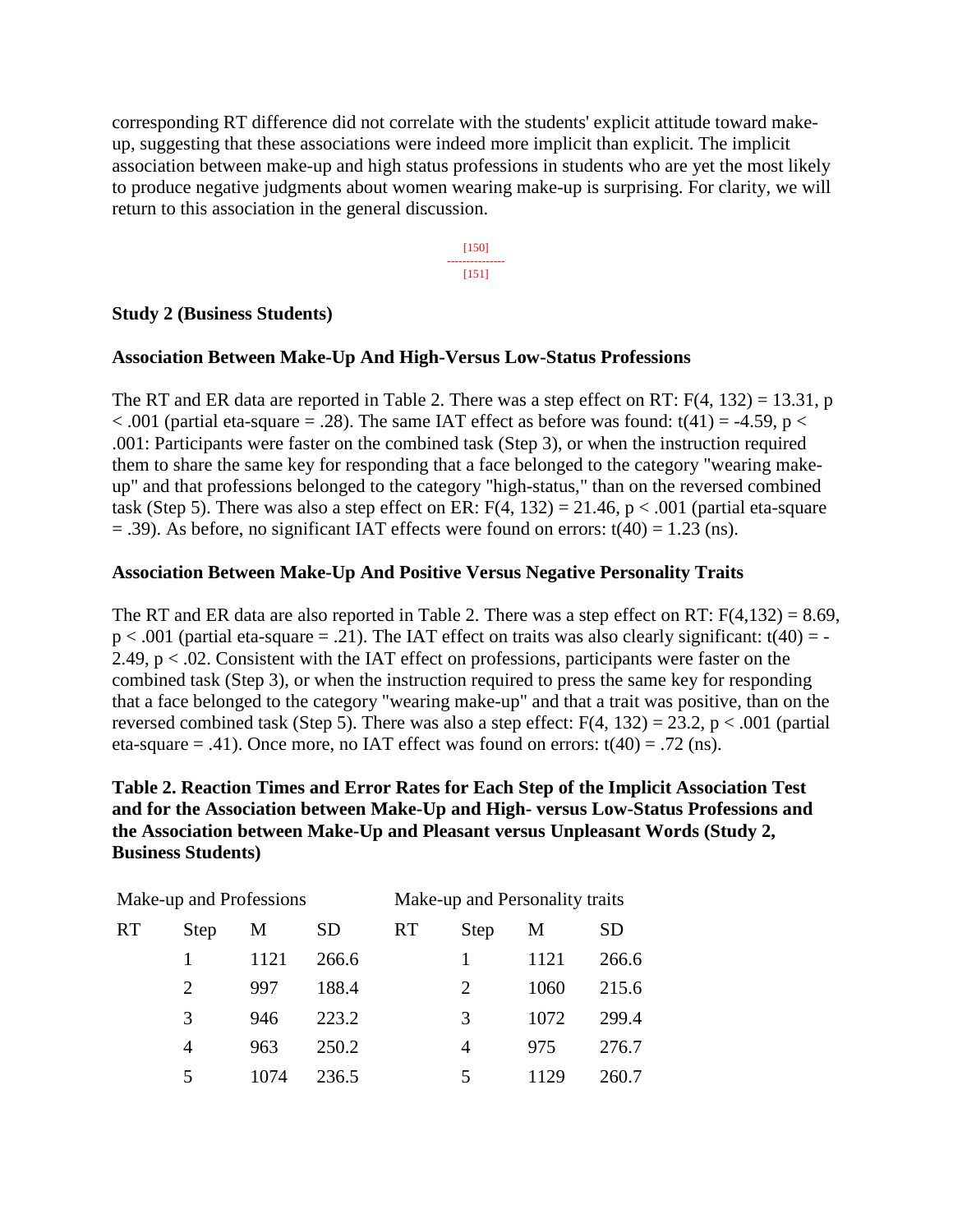| ER |                |            | Step M SD ER Step M |                |           | <b>SD</b> |
|----|----------------|------------|---------------------|----------------|-----------|-----------|
|    | $1 \quad$      | 4.3        | 2.71                | $\mathbf{1}$   | 4.3       | 2.71      |
|    | 2              | 0.85 1.08  |                     | 2              | 0.73      | 1.22      |
|    | $\overline{3}$ | $2.54$ 2.7 |                     | $\mathcal{E}$  | 4.12 3.04 |           |
|    | 4              | 2.41 2.24  |                     | 4              | 2.36 2.07 |           |
|    | 5              | 2.83 3.2   |                     | 5 <sup>7</sup> | 3.58 3.56 |           |

Note: All times are reported in milliseconds.

[151] --------------- [152 ]

### **ATCS (Or Explicit Judgments) Data**

Cronbach's Alpha-value (.75) of the ATCS items was again reasonably high. As before, participants' responses were averaged to form an attitudinal index. This index ( $M = 3.9$ ,  $SD =$ .84) differed from the midpoint (3.5) of the scale ( $p = .002$ ). In contrast with the Psychology undergraduates, the Business students expressed a positive attitude toward make-up.

### **Correlation Between The IAT And ATCS Data**

The critical difference score on RT between Step 3 and Step 5 (IAT effect) and the ATCS data (attitudinal index) did not correlate with each other ( $rs = .01$  and  $-.13$ -both ns--for the correlation using professions and traits, respectively). No correlations were found either when using the corresponding difference score on ER.

### **Discussion**

This new set of data also leads to the conclusion that, at the implicit level, facial make-up is associated with positive rather than negative attributes (i.e., high rather than low-status professions, positive rather than negative traits). This association is less surprising in the Business students than in the Psychology undergraduates. In our previous research (Huguet et al., in press), the impact of make-up on impression formation was indeed less negative with the former than with the latter. This negative impact, however, was still significant with the Business students. Once more, the associations found here between make-up and positives attributes are therefore rather inconsistent with our impression formation findings. This inconsistency also stems from the business students' positive attitude toward make-up at the explicit level. As before, however, we will return to these findings later in the general discussion.

### **Study 3 (Aesthetic Students)**

### **Association Between Make-Up And High-Versus Low-Status Professions**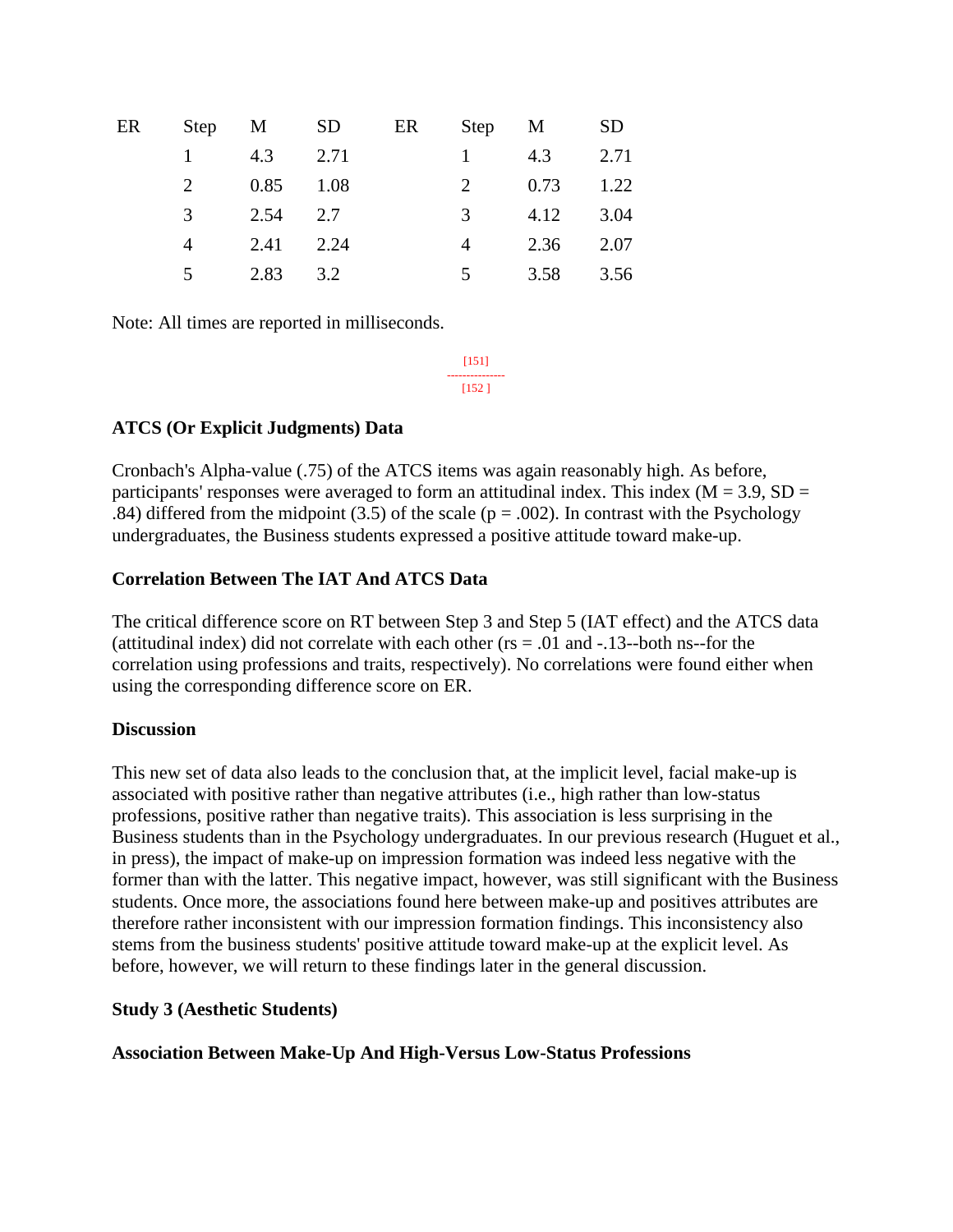The RT and ER data are reported in Table 3. There was a step effect on RT:  $F(4, 96) = 16.09$ , p < .001 (partial eta-square = .40). The same IAT effect as before was found:  $t(28) = -4.42$ ,  $p < .001$ : Participants were faster on the combined task (Step 3), that is, when make-up was associated with high status professions, than on the reversed combined task (Step 5). There were also step effects on ER:  $F(4, 96) = 13.68$ ,  $p < .001$  (partial eta-square = .36). Again, no significant IAT effects were found on errors: t(40) (ns).

#### **Association Between Make-Up And Positive Versus Negative Personality Traits**

The RT and ER data are reported in Table 3. There was a step effect on RT:  $F(4,96) = 21.46$ , p < .001 (partial eta-square  $= .47$ ). The IAT effect on traits was again clearly significant: t(28) = -4.89, p < .001 and compatible with that on professions: Participants were faster on the combined task (Step 3), or when the instruction required to press the same key for responding that a face belonged to the category "wearing make-up" and that a trait was positive, than on the reversed combined task (Step 5). There were also a step effect:  $F(4, 96) = 24$ ,  $p < .001$  (partial eta-square  $= .50$ ) without any IAT effect on errors: t(27)  $= -.35$  (ns).

> [152] --------------- [153 ]

**Table 3. Reaction Times and Error Rates for Each Step of the Implicit Association Test and for the Association between Make-Up and High- versus Low-Status Professions and the Association between Make-Up and Pleasant versus Unpleasant Words (Study 3, Aesthetic Students)**

|           | Make-up and Professions |      |           | Make-up and Personality traits |                |      |           |
|-----------|-------------------------|------|-----------|--------------------------------|----------------|------|-----------|
| <b>RT</b> | Step                    | M    | <b>SD</b> | <b>RT</b>                      | <b>Step</b>    | M    | <b>SD</b> |
|           | 1                       | 1130 | 276.5     |                                | 1              | 1130 | 276.5     |
|           | $\overline{2}$          | 1175 | 196       |                                | $\overline{2}$ | 1234 | 263.4     |
|           | 3                       | 1012 | 214.6     |                                | 3              | 1006 | 244       |
|           | $\overline{4}$          | 932  | 217.4     |                                | 4              | 961  | 234.7     |
|           | 5                       | 1160 | 238.4     |                                | 5              | 1330 | 311.8     |
| ER        | Step                    | M    | <b>SD</b> | ER                             | Step           | М    | <b>SD</b> |
|           | $\mathbf{1}$            | 3.73 | 1.49      |                                | $\mathbf{1}$   | 3.73 | 1.49      |
|           | $\overline{2}$          | 1.5  | 1         |                                | $\overline{2}$ | 1.61 | 1.31      |
|           | 3                       | 3.07 | 2.26      |                                | 3              | 4.96 | 2.57      |
|           | $\overline{4}$          | 1.82 | 1.68      |                                | $\overline{4}$ | 2.07 | 1.92      |
|           | 5                       | 3.14 | 2.27      |                                | 5              | 5.18 | 3.29      |

Note: All times are reported in milliseconds.

### **ATCS (Or Explicit Judgments) Data**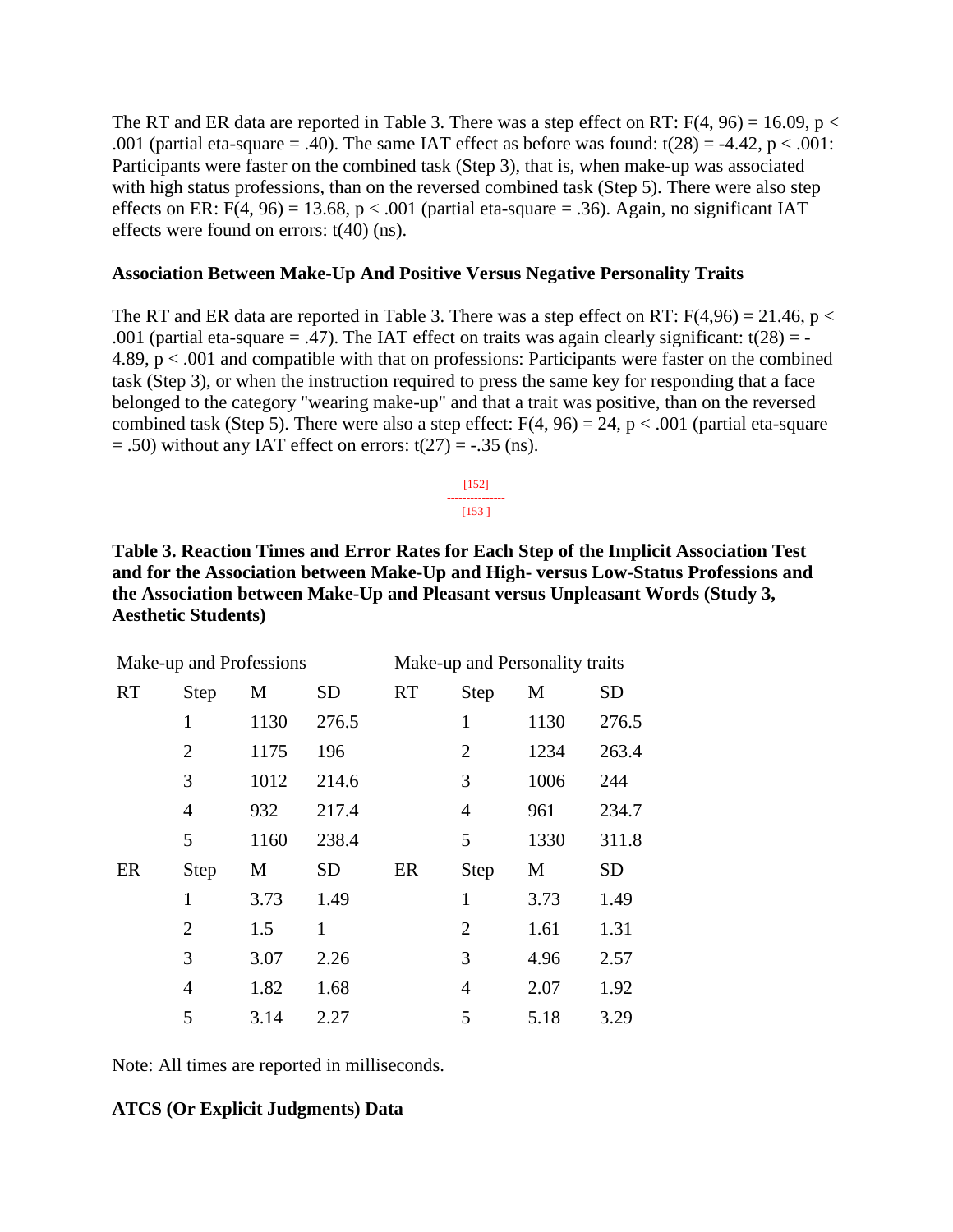The attitudinal index (alpha = .68) of Aesthetic students ( $M = 5.2$ ,  $SD = .92$ ) differed from the midpoint ( $p = .001$ ). This group clearly displayed the most positive (explicit) attitude toward make-up.

#### **Correlation Between The IAT And ATCS Data**

The critical difference score on RT between Step 3 and Step 5 (IAT effect) and the ATCS data (attitudinal index) did not correlate with each other ( $rs = .01$  and  $-.13$ -both ns--for the correlation using professions and traits, respectively). No correlations were found either when using the corresponding difference score on ER.

> [153] --------------- [154 ]

#### **Discussion**

The students from the Aesthetic school also expressed a positive attitude toward cosmetics at the implicit level. As did the Business students, they associated make-up to high rather than lowstatus professions, and to positive rather than negative personality traits. Likewise, their attitude at the explicit level was especially positive, which is not surprising for these students who are trained to use and value cosmetics.

#### **GENERAL DISCUSSION**

The goal of the three IAT studies reported here was to determine whether facial make-up is associated with a positive or a negative attitude at the implicit level, and to assess the generalizability of such attitude (if any) across several population samples. Taken together, the results provide evidence that the implicit attitude toward make-up is positive. Regarding the IAT with professions, Psychology, Business, and Aesthetic students, all responded faster on the combined task, where the same key served at identifying the presence of "make-up" and of a "high-status profession," than on the reversed combined task, where this key served at identifying the presence of "make-up" and of a "low-status profession." Likewise, regarding the IAT with personality traits, Business and Aesthetic students responded faster on the combined task, where the same key served at identifying the presence of "make-up" and of a "positive trait," than on the reversed combined task, where this key served at identifying the presence of "make-up" and of a "negative trait." This differential ease with which make-up was associated with high-status professions or positive traits rather than low-status professions or negative traits can be taken as evidence of a positive implicit attitude toward make-up. The fact that the present IAT effects did not correlate with participants' explicit attitude toward make-up also heightens our confidence that they express implicit rather than explicit cognitive associations. In this context, one may wonder why the IAT effects on errors did never occur. Of particular interest here, the participants were systematically instructed to produce the fewest possible errors. They also received feedback on their computer screen for any incorrect responses. Participants, therefore, may have allocated special attention to the accuracy instruction that prevented IAT effects on errors. Consistent with this, the direction of the non significant ER differences between steps 3 and 5 were generally compatible with those (significant) on RT. The few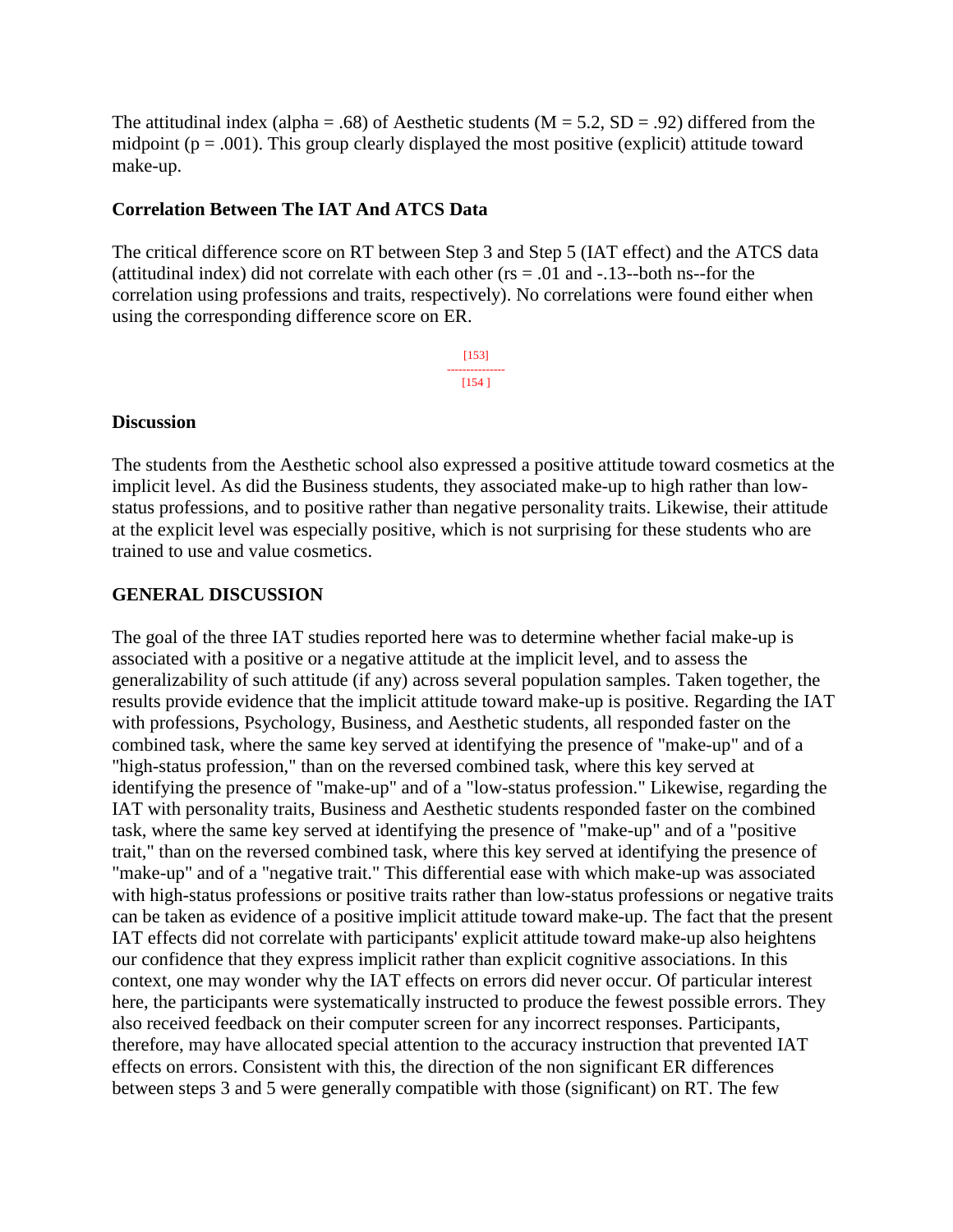exceptions were located in Study 1 with the Psychology group when using professions and in Study 2 with the Business group when using personality traits. Given the lack of IAT effect on errors, however, this point does not deserve much attention. What deserves special attention is the fact that the significant associations found on RT in our three IAT studies run counter our previous findings (Huguet et al., in press), which showed a negative impact of make-up on impression formation with exactly the same photographs and similar subject samples. The question that arises is why this negative impact if the implicit attitude toward cosmetics is positive?

Of particular interest here, there were some signs in our previous study that make-up was perceived acceptable in quality but a little bit overly done. And earlier findings (Johnson & Lewis, 1988; Workman & Johnson, 1991) have shown that the use of heavy make-up can trigger negative person perceptions. On this basis, we (Huguet et al. in press) suggested that the negative impact of make-up originated, at least in part, in the quantitative aspect of the cosmetic application. The present IAT findings are very consistent with this earlier suggestion: If make-up is automatically associated with positive attributes, what the participants in our impression formation study rejected was not make-up "per se" but its inappropriate use. In other words, one may reasonably assume that the students selected in this previous study held a positive attitude toward make-up at the implicit level but yet remained extremely sensitive to its quantitative aspect. This conclusion also makes sense for the inconsistencies noted earlier in the present paper about the effects of cosmetics on impression formation. If individuals are indeed extremely sensitive to the quantitative aspect of make-up, it is not surprising that even slight variations in the amount of facial cosmetic produce variations in their explicit judgments about cosmetic users. Taken together, our earlier and present investigation suggests that these variations may result in negative judgments even when the individuals hold a positive attitude about make-up at the implicit level.

> [154] --------------- [155 ]

Another interesting conclusion of the present study is that, as suggested in the introduction, group membership can influence attitudes at the implicit level. In our earlier study, the negative influence of make-up on impression formation was stronger in students from Psychology than in students from Business or Aesthetic. The Psychology students' explicit attitude toward make-up (assessed via the ATCS) was also less positive than that of the Aesthetic group. Likewise, in the present study, the Psychology students displayed a positive attitude toward make-up at the implicit level (i.e., association with high-status professions), but the size of the corresponding IAT effect (74 msec) seemed to be yet smaller than the one found with the other participants (128 and 148 msec for students from Business and Aesthetic, respectively). Consistent with this, the Psychology students did not show any IAT effect in Study 1 when using pleasant versus unpleasant words. Because the current studies were run separately, however, this comparison between the three sample of participants is speculative and problematic. Addressing the possible moderating role of group membership on implicit and explicit attitudes will require further research where group membership is systematically manipulated.

#### **CONCLUSION**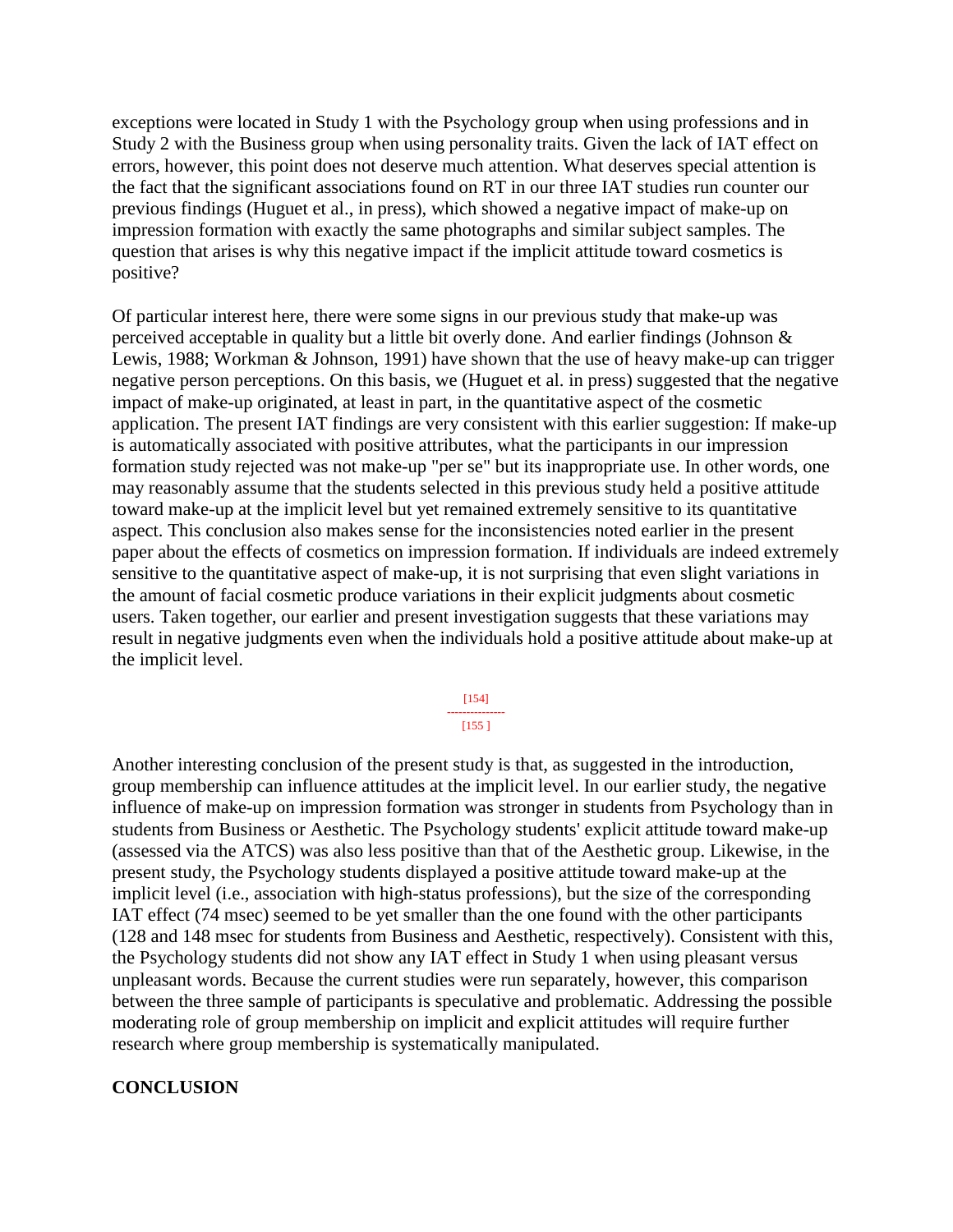The present data lead to the general conclusion that facial make-up is automatically associated more with positive than with negative attributes. Yet, our prior research (Huguet et al., in press) shows that facial make-up can elicit negative impressions. Cosmetic use then may not always result in the expected positive effects, all the more so than its influence also depends on the perceivers' group membership. Future research will have to specify how the interaction between such explicit and implicit attitudes affects people's judgment and behavior.

### **REFERENCES**

Bargh, J.A., Chaiken, S, Govender, R., & Pratto, F. (1992) The generality of the automatic attitude activation effect. Journal of Personality and Social Psychology, 62, 893-912.

Besner, D. (2001). The myth of ballistic processing: Evidence from Stroop's paradigm. Psychonomic Bulletin and Review, 8, 324-330.

Blair, I. V., Ma, J. E., & Lenton, A. P. (2001). Imagining stereotypes away: The moderation of implicit stereotypes through mental imagery. Journal of Personality and Social Psychology, 81, 828-841.

Cash, T. F., & Cash, D. W. (1982). Women's use of cosmetics: psychological correlates and consequences. International Journal of Cosmetic Science, 4, 16-14.

Cash, T. F., Dawson, K., Davis, P., Bowen, M., & Galumbeck, C. (1989). Effects of cosmetic use on the physical attractiveness and body image of American college women. The Journal of Social Psychology, 129, 349-355.

Dasgupta, A. G., & Greenwald, A. G. (2001). Exposure to admired group members reduces automatic intergroup bias. Journal of Personality and Social Psychology, 81, 800-814.

Dion, K., Berscheid, E., & Walster, E. (1972). What is beautiful s good. Journal of Personality and Social Psychology, 24, 285-290.

Eagly, A. H., Ashmore, R. D., Makhijani, M. G., & Longo, L. C. (1991). What is beautiful is good, but…: a meta-analytic review of research on the physical attractiveness stereotype. Psychological Bulletin, 110, 109-128.

#### $[155]$ --------------- [156 ]

Fazio, R.H. (1993) Variability in the Likelihood of Automatic Attitude Activation: A Comment on the Paper by Bargh, Chaiken, Govender, and Pratto. Journal of Personality and Social Psychology, 64, 753-758.

Feingold, A. (1992). Good-looking people are not what we think. Psychological Bulletin, 111, 304-341.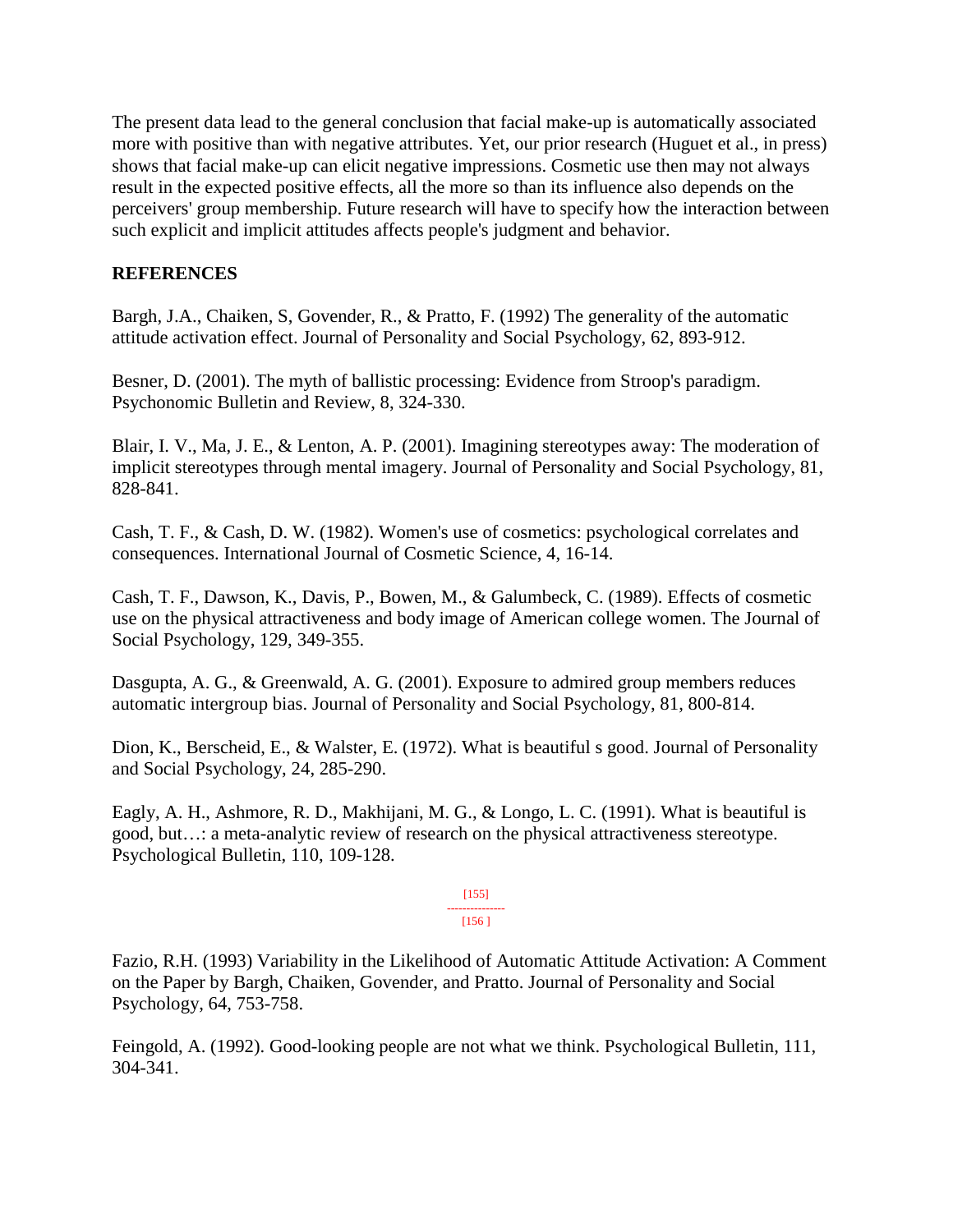Graham, J. A., & Jouhar, A. J. (1981). The effects of cosmetics on person perception. International Journal of Cosmetic Science, 3, 199-210.

Greenwald, A. G., & Farnham, S. D. (2000). Using the implicit association test to measure selfesteem and self-concept. Journal of Personality and Social Psychology, 79, 1022-1038.

Greenwald, A. G., McGhee, D. E., & Schwartz, J. K. L. (1998). Measuring individual differences in implicit cognition: The implicit association test. Journal of Personality and Social Psychology, 74, 1464-1480.

Greenwald, A. G., Banaji, M. R., Rudman, L. A., Farnham, S. D., Nosek, B. A., & Mellott, D. S. (2002). A unified theory of implicit attitudes, stereotypes, self-esteem, and self-concept. Psychological Review, 109, 3-25.

Huguet, P., Croizet, J. C., & Richetin, J. (in press). Is "what has been cared for" necessarily good? Further evidence for the negative impact of cosmetic use on impression formation. Journal of Applied Social Psychology.

Huguet, P., Dumas, F., & Monteil, J.M. (in press). Competing for a Desired Reward in the Stroop Task : When Attentional Control is Unconscious but Effective versus Conscious but Ineffective. Canadian Journal of Experimental Psychology.`

Huguet, P., Galvaing, M.P., Monteil, J.M., Dumas, F. (1999). Social presence effects in the Stroop task: Further evidence for an attentional view of social facilitation. Journal of Personality and Social Psychology, 77, 1011-1025.

Johnson, K. & Lewis, L. (1988). Effect of dress, cosmetics and sex of subject on impressions of victim personality. Texas Home Economist, 55, 6-7.

Karpinski, A., & Hilton, J. L. (2001). Attitudes and the implicit association test. Journal of Personality and Social Psychology, 81, 774-788.

McKeachie, W. J. (1952). Lipstick as a determiner of first impressions of personality: an experiment for the general psychology course. The Journal of Social Psychology, 36, 241-244.

Orne, M. (1962). On the social psychology of the psychological experiment: with particular reference to demand characteristics and their implications. American Psychologist, 17, 776-783.

Richeson, J. A., & Ambady, N. (2003). Effects of situational power on automatic racial prejudice. Journal of Experimental Social Psychology, 39, 177-183.

> [156] --------------- [157 ]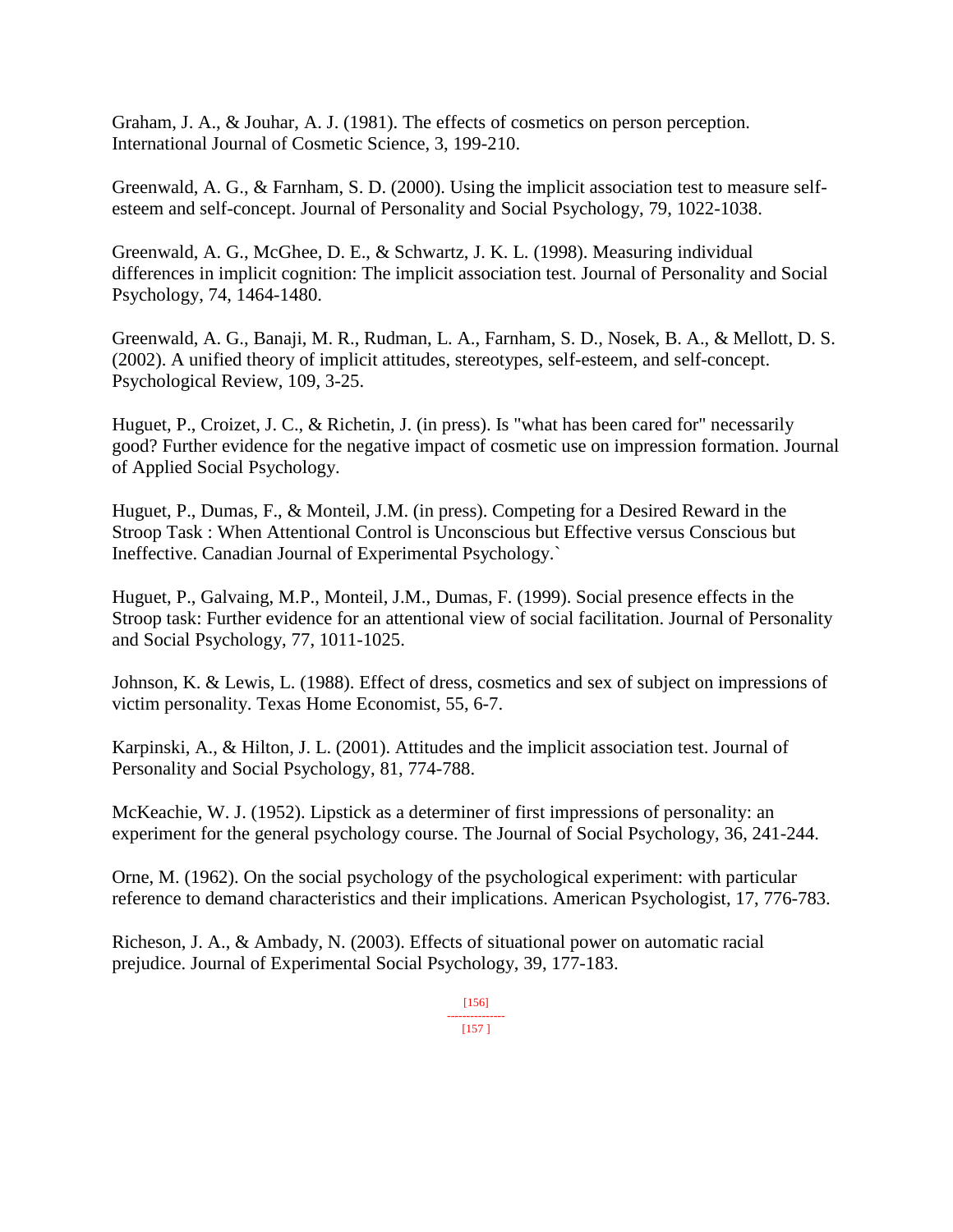Rudman, L. A., Ashmore, R. D., & Gary, M. L. (2001). "Unlearning" automatic biases: The malleability of implicit stereotypes and prejudice. Journal of Personality and Social Psychology, 81, 856-868.

Rudman, L. A., Greenwald, A. G., Mellott, D. S., & Schwartz, J. L. K. (1999). Measuring the automatic components of prejudice: Flexibility and generality of the Implicit Association Test. Social Cognition, 17, 1-29.

Tedeschi, J. T., Schlenker, B. R., Bonoma, T. V. (1971). Cognitive dissonance: Private ratiocination or public spectacle? American Psychologist, 26, 685-695.

Workman, J. E., & Johnson, K. K. P. (1991). The role of cosmetics in impression formation. Clothing and Textiles Research Journal, 10, 63-67.

### **APPENDIX**

#### **High- versus Low-Status versus Professions Used in Studies 1 to 3**

Ten undergraduates from the University of Blaise Pascal evaluated the social status of 36 professions with 8 point-Likert type scales anchored by "Not socially valued" (0) at one end and "Socially very valued" (7) at the other. After series of one-sample t-tests, we chose independently twelve high status professions (social value significantly above 3.5) and 12 low status professions (social value significantly below 3.5).

| High-status professions |                                 |         |                 |               | Low-status professions                   |                       |               |                 |                       |
|-------------------------|---------------------------------|---------|-----------------|---------------|------------------------------------------|-----------------------|---------------|-----------------|-----------------------|
| English                 | French                          | M       | SD <sub>1</sub> | t(9)          | English                                  | French                | M             | $SD$ $t(9)$     |                       |
|                         | Ambassador Ambassadeur 6.33 .58 |         |                 |               | 8.5 <sup>**</sup> Caretaker              | Concierge 1.67 1.53 - |               |                 | $2.08*$               |
| Lawyer                  | Avocat                          | 6.00.00 |                 |               | Dustman                                  | Eboueur               |               | $2.00$ $1.00$ - | $2.06*$               |
| Dentist                 | Dentiste                        | 5.67.58 |                 | $6.5*$        | Salesclerk                               | Vendeur               | 2.33 .58      |                 | $-3.5*$               |
| Judge                   | Juge                            |         | 5.67 .58 6.5*   |               | Streetsweeper Balayeur                   |                       | $2.33$ 1.53 - |                 | $2.26*$               |
| Engineer                | Ingénieur                       |         |                 | 5.67 .58 6.5* | Plumber                                  | Plombier              |               |                 | $2.67$ 1.53 $-2.3*$   |
| President               | <b>PDG</b>                      |         |                 | 5.33 .58 5.5* | Delivery man Livreur                     |                       |               | $3.00$ $1.00$ - | $3.02*$               |
| Architect               | Architecte                      |         | 5.33 1.15 2.75  |               | Factory<br>worker                        | Ouvrier               |               | $3.00$ $1.73$ - | 2.89*                 |
| Doctor                  | Médecin                         |         |                 |               | 5.33 1.15 2.75* Gas station<br>attendant | Pompiste 3.00 1.00 -  |               |                 | $2.05*$               |
| <b>Notary</b>           | Notaire                         |         |                 |               | 5.33 1.15 2.75* Hairdresser              | Coiffeur              |               |                 | $3.00$ $1.00$ $-3.02$ |
| Surgeon                 | Chirurgien                      |         |                 | 5.33 .58 5.5* | Secretary                                | Secrétaire 3.00 .00   |               |                 |                       |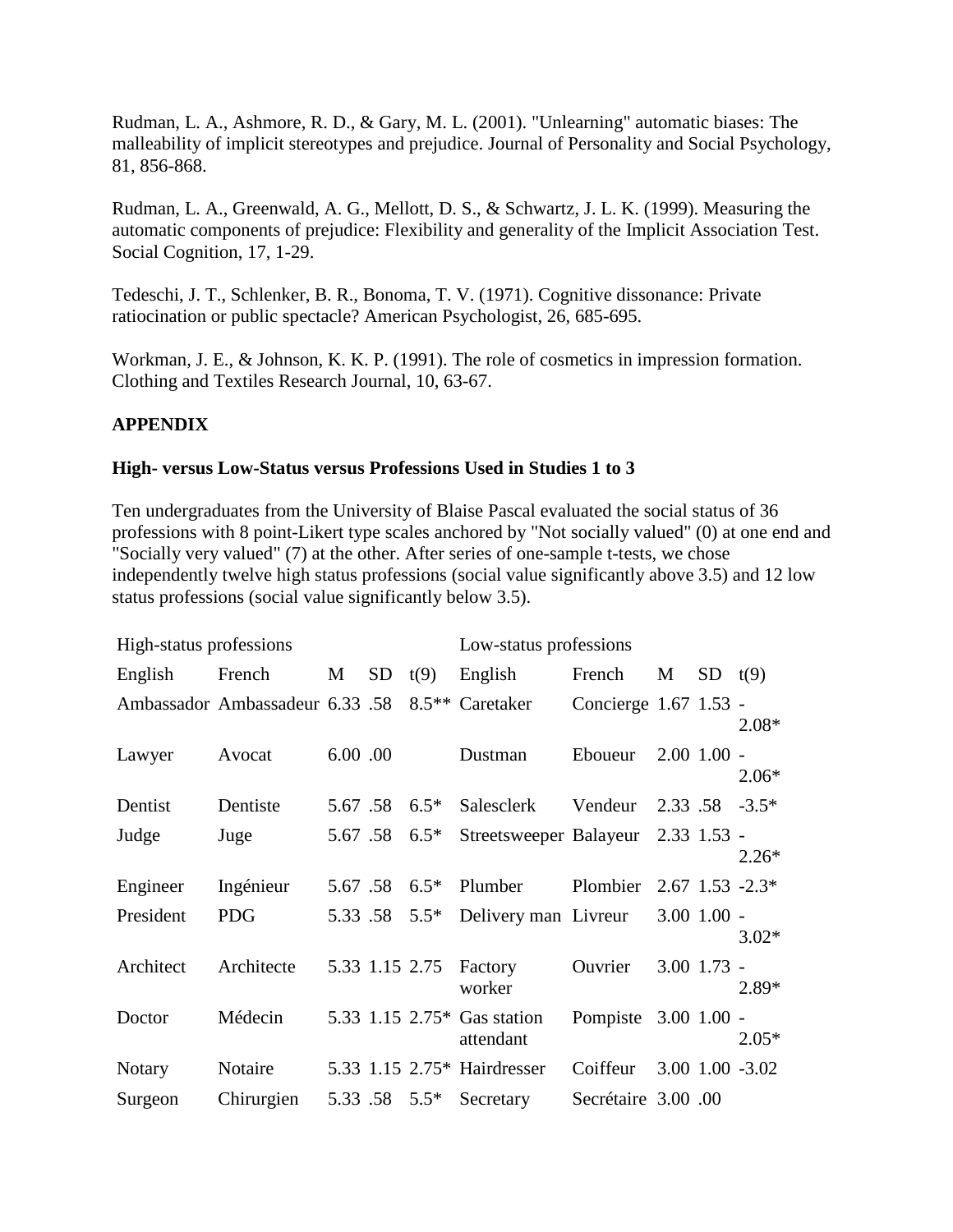| Journalist Journaliste 5.00 00 |                                            | Truck driver Routier 3.00 1.00 - |                  | $3.02*$ |
|--------------------------------|--------------------------------------------|----------------------------------|------------------|---------|
|                                | Professor Professeur 5.00 1.00 2.6* Waiter |                                  | Serveur 3.00 .00 |         |

Note: \*\* for  $p < .01$  and \* for  $p < .05$ .

[157] --------------- [158 ]

#### **Pleasant versus Unpleasant Words Used in the Study 1**

Ten undergraduates from the University of Blaise Pascal rated the valence of 57 words on 8 point-Likert type scales anchored by "Very unpleasant" (0) at one end and "Very pleasant" (7) at the other. After series of one-sample t-tests, we chose independently twelve positive words (value significantly above 3.5) and 12 negative words (value significantly below 3.5).

| Pleasant words                             |                                             |          |         |                   | Unpleasant words |                               |      |         |                            |
|--------------------------------------------|---------------------------------------------|----------|---------|-------------------|------------------|-------------------------------|------|---------|----------------------------|
| English                                    | French                                      | M        | SD t(9) |                   | English          | French                        | M    | SD      | t(9)                       |
| Freedom                                    | Liberté                                     | 7.00 .00 |         |                   | Agony            | Agonie                        | .00. | .00.    |                            |
| Laugh                                      | Rire                                        | 6.57 .53 |         | $15.87***$        | Cancer           | Cancer                        | .43  | .53     | $10.93***$                 |
| Vacation                                   | Vacances $6.57 \cdot .53$ 10.93*** Disaster |          |         |                   |                  | Désastre                      | .43  | .79     | $11.22***$                 |
| Happiness Bonheur 6.57.79 11.22*** Slavery |                                             |          |         |                   |                  | Esclavage                     | .57  |         | $1.13 - 7.67***$           |
| Fair                                       | Fête                                        | 6.43.79  |         | $8.77***$         | <b>Bomb</b>      | <b>Bombe</b>                  | .57  | .79     | $\overline{a}$<br>10.93*** |
| Sun                                        | Soleil                                      | 6.43.79  |         | $10.93***$        | Jail             | Prison                        |      | .71 .76 | $-11***$                   |
| Pleasure                                   | Plaisir                                     |          |         | 6.43 1.13 7.67*** |                  | Catastroph Catastrophe        | .86  | .90     | $-8.9***$                  |
| Rest                                       | Repos                                       |          |         | 6.43 .79 8.9***   | Weapon           | Arme                          |      |         | 1.29 1.11 -4.73**          |
| Dream                                      | Rêve                                        | 6.29.95  |         | $8.77***$         | Pollution        | Pollution                     |      |         | $1.29$ .76 $-8.08***$      |
| Tenderness Tendresse 6.29 .76              |                                             |          |         | $11***$           | <b>Dirtiness</b> | Saleté                        |      |         | 1.71 1.38 -3.39*           |
| Caress                                     | Caresse                                     |          |         | 6.00 1.15 6.61*** | Pustule          | Pustule                       |      |         | 1.86 1.07 -4.78***         |
| Health                                     | Santé                                       |          |         | $6.001.006.78***$ | Vomiting         | Vomissement 2.00 1.00 -4.58** |      |         |                            |

Note: \*\*\*  $p < .001$ , \*\*  $p < .01$ , \*  $p < .05$ .

[158] ---------------

[159 ]

#### **Positive versus Negative Personality Traits Used in Studies 2 and 3**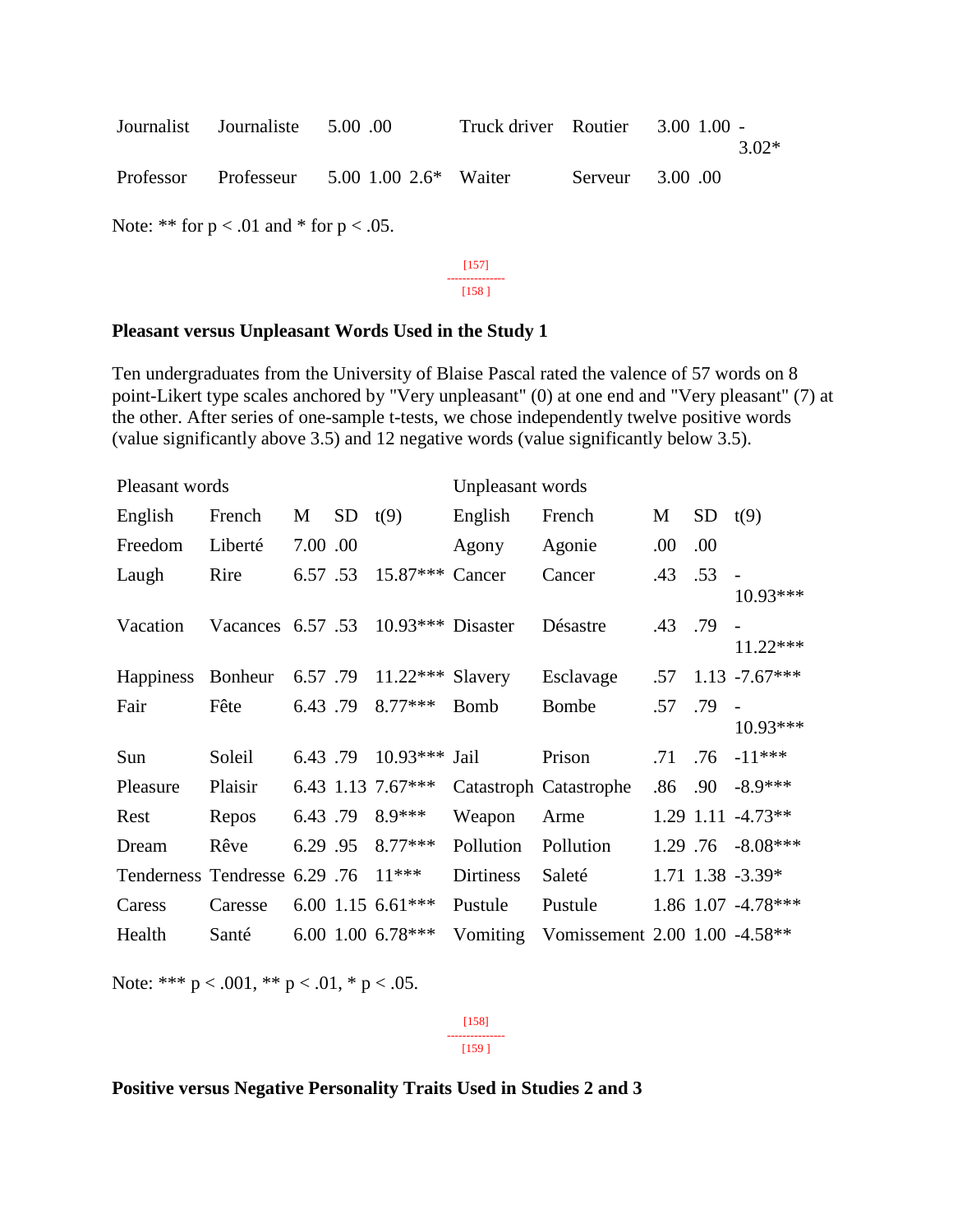One hundred and twenty undergraduates from the University of Blaise Pascal rated the valence of 47 personality traits on 7 point-Likert type scales anchored by "Very positive" (3) at one end and "Very negative" (-3) at the other. After series of one-sample t-tests, we selected twelve positive traits (value significantly above 0) and 12 negative traits (value significantly below 0).

|                  | Positive personality traits                                                 |  | Negative personality traits |                                            |                                |                             |     |                   |
|------------------|-----------------------------------------------------------------------------|--|-----------------------------|--------------------------------------------|--------------------------------|-----------------------------|-----|-------------------|
|                  | English French                                                              |  |                             |                                            | $M$ SD $t(119)$ English French | M                           |     | $SD$ t(119)       |
|                  | Friendly Sympathique 2.70 .59 51.53*** Dishonest Malhonnête -               |  |                             |                                            |                                | 2.74                        | .61 | 52.74***          |
|                  | Sociable Sociable                                                           |  | $2.65$ .81 36.68*** Vain    |                                            | Vaniteuse                      | 2.55                        |     | $-$ .69 40.59***  |
|                  | Intelligent Intelligente 2.64 .62 42.1***                                   |  |                             | Shallow                                    | Superficielle - $.93$ 38.4***  | 2.34                        |     |                   |
| Honest           | Honnête $2.63.69$ 43.12*** Submissive Soumise                               |  |                             |                                            |                                | 2.34                        |     | $-$ .99 38.19***  |
| Warm             | Chaleureuse 2.54 .63 43.76*** Unsociable Associable                         |  |                             |                                            |                                | 2.05                        |     | $- 1.54 21.79***$ |
| <b>Brilliant</b> | <b>Brillante</b>                                                            |  |                             | 2.47 .81 31.91*** Mediocre Médiocre        |                                | 2.27                        |     | $-$ .93 36.28***  |
|                  | Attractive Attirante 2.41 .67 39.32*** Repulsive Repoussante - .79 44.48*** |  |                             |                                            |                                | 2.56                        |     |                   |
|                  | Pretty Jolie                                                                |  |                             | $2.32 \cdot 67$ 39.19*** Ugly              | Moche                          | 2.03                        |     | $- 1.23 21.86***$ |
|                  | Studious Studieuse                                                          |  |                             | 2.30 .93 27.92*** Stupid                   | Stupide                        | 2.60                        |     | $-$ .64 41.52***  |
|                  | Confident Sûre d'elle-<br>même                                              |  | 2.07 .94 24.55*** Cold      |                                            | Froide                         | $\omega_{\rm{max}}$<br>1.95 |     | 1.20 20.73***     |
| Modest           | Modeste                                                                     |  |                             | $2.01$ 1.10 $20.65***$ Unfaithful Infidèle |                                | $\omega_{\rm{max}}$<br>2.33 |     | 1.11 38.34***     |
| Sexy             | Sexy 1.61 1.14 16.08*** Vulgar Vulgaire                                     |  |                             |                                            |                                | 2.72                        |     | $-$ .55 45.61***  |

Note: \*\*\*  $p < .001$ .

[159] ---------------

[160 ]

#### **Correlation Matrices**

Correlation matrix of RT at each step of the IAT for the association between make-up and highversus low-status professions (Study 1, Psychology students).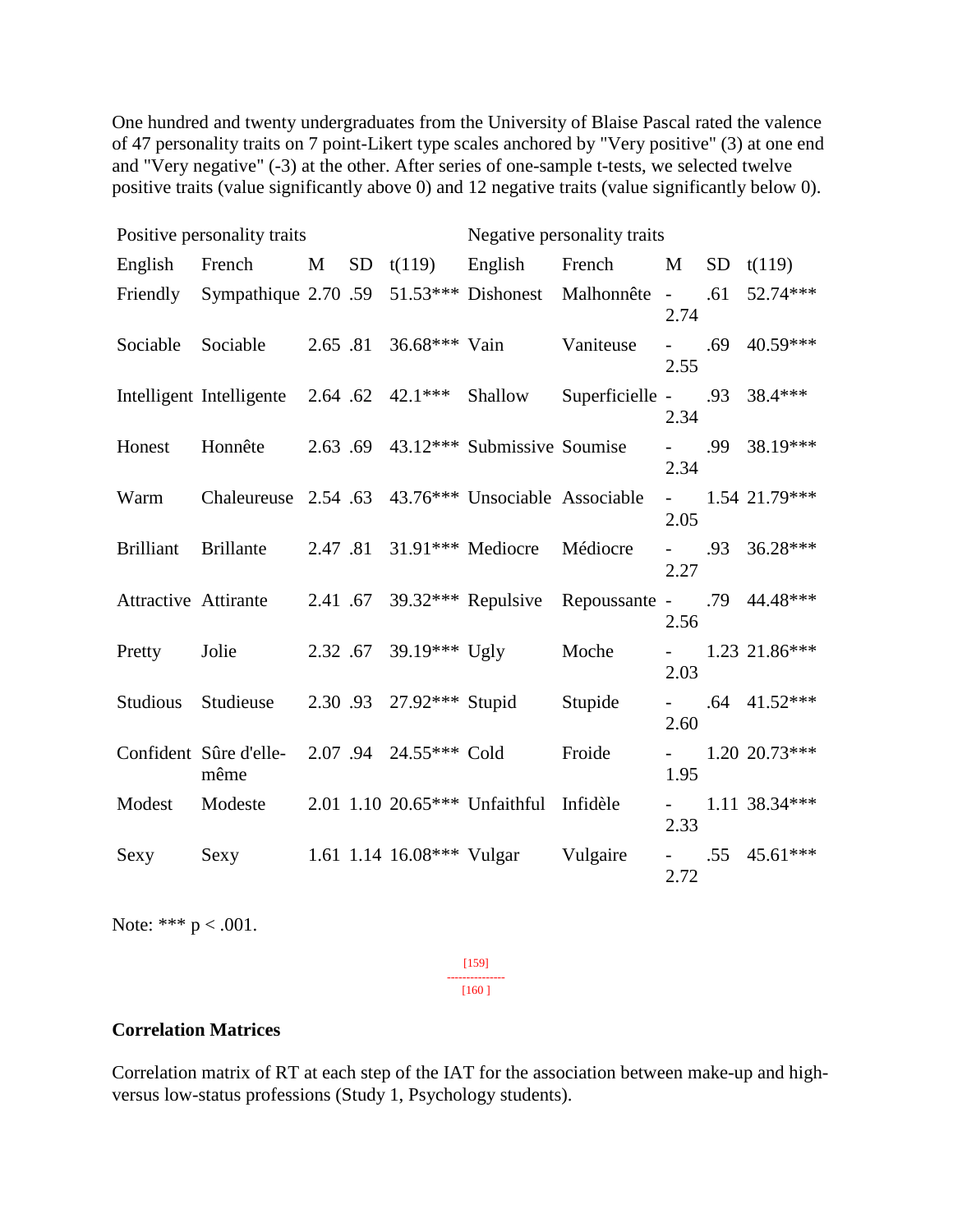|        | Step 1  | Step 2  | Step 3  | Step 4   | Step 5 |
|--------|---------|---------|---------|----------|--------|
| Step 1 |         |         |         |          |        |
| Step 2 | $.62**$ |         |         |          |        |
| Step 3 | $.79**$ | $.69**$ |         |          |        |
| Step 4 | $.39**$ | .32     | $.47**$ |          |        |
| Step 5 | $.42**$ | $.50**$ | $.47**$ | $.75***$ |        |

Correlation matrix of ER at each step of the IAT for the association between make-up and highversus low-status professions (Study 1, Psychology students).

| Step 1  | Step 2 | Step 3  | Step 4 | Step 5 |
|---------|--------|---------|--------|--------|
|         |        |         |        |        |
| .05     |        |         |        |        |
| $.62**$ | .12    |         |        |        |
| $.46*$  | .30    | $.58*$  |        |        |
| .28     | .17    | $.87**$ | .34    |        |
|         |        |         |        |        |

Note: \*\*  $p < .01$ , \*  $p < .05$ .

Correlation matrix of RT at each step of the IAT for the association between make-up and pleasant versus unpleasant words (Study 1, Psychology students).

|        | Step 1  | Step 2  | Step 3  | Step 4  | Step 5 |
|--------|---------|---------|---------|---------|--------|
| Step 1 |         |         |         |         |        |
| Step 2 | $.66**$ |         |         |         |        |
| Step 3 | $.62**$ | $.81**$ |         |         |        |
| Step 4 | $.50**$ | $.62**$ | $.81**$ |         |        |
| Step 5 | .30     | $.67**$ | $.74**$ | $.78**$ |        |

Note: \*\*  $p < .01$ , \*  $p < .05$ .

[160] --------------- [161 ]

Correlation matrix of ER at each step of the IAT for the association between make-up and pleasant versus unpleasant words (Study 1, Psychology students).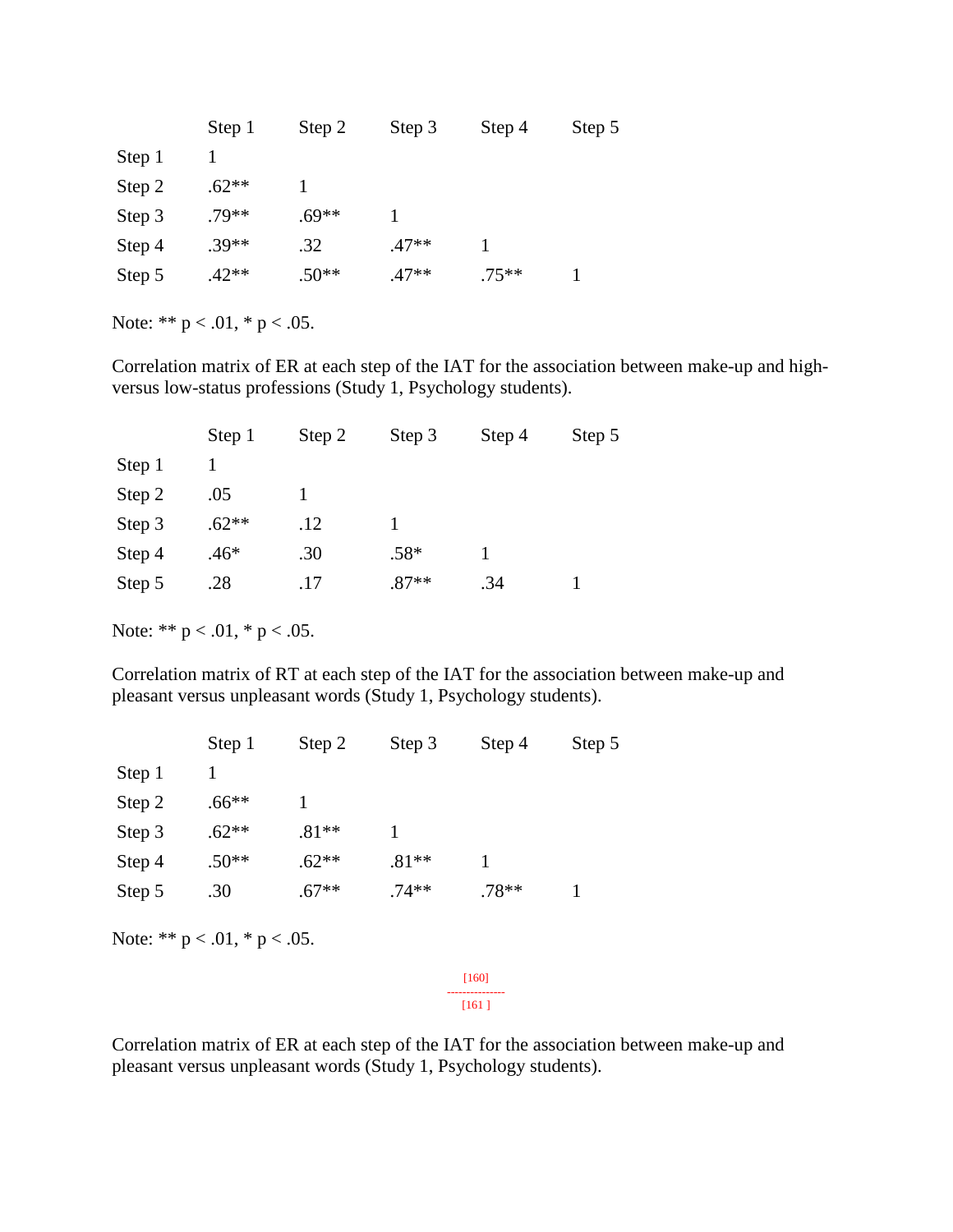|        | Step 1 | Step 2 | Step 3  | Step 4  | Step 5 |
|--------|--------|--------|---------|---------|--------|
| Step 1 |        |        |         |         |        |
| Step 2 | .11    |        |         |         |        |
| Step 3 | $-.12$ | $-.17$ |         |         |        |
| Step 4 | .20    | $-.32$ | $.66**$ |         |        |
| Step 5 | .19    | $-.21$ | $.74**$ | $.91**$ |        |

Correlation matrix of RT at each step of the IAT for the association between make-up and highversus low-status professions (Study 2, Business students).

|        | Step 1  | Step 2  | Step 3  | Step 4  | Step 5 |
|--------|---------|---------|---------|---------|--------|
| Step 1 |         |         |         |         |        |
| Step 2 | $.45**$ |         |         |         |        |
| Step 3 | $.71**$ | $.73**$ |         |         |        |
| Step 4 | $.53**$ | $.62**$ | $.82**$ |         |        |
| Step 5 | $.35*$  | $.61**$ | $.70**$ | $.80**$ |        |

Note: \*\*  $p < .01$ , \*  $p < .05$ .

Correlation matrix of ER at each step of the IAT for the association between make-up and highversus low-status professions (Study 2, Business students).

|        | Step 1 | Step 2  | Step 3  | Step 4  | Step 5 |
|--------|--------|---------|---------|---------|--------|
| Step 1 |        |         |         |         |        |
| Step 2 | .17    |         |         |         |        |
| Step 3 | .29    | $.42**$ |         |         |        |
| Step 4 | .24    | .29     | $.60**$ |         |        |
| Step 5 | .15    | $.37**$ | $.63**$ | $.76**$ |        |

Note: \*\*  $p < .01$ , \*  $p < .05$ .

[161] --------------- [162 ]

Correlation matrix of RT at each step of the IAT for the association between make-up and positive versus negative personality traits (Study 2, Business students).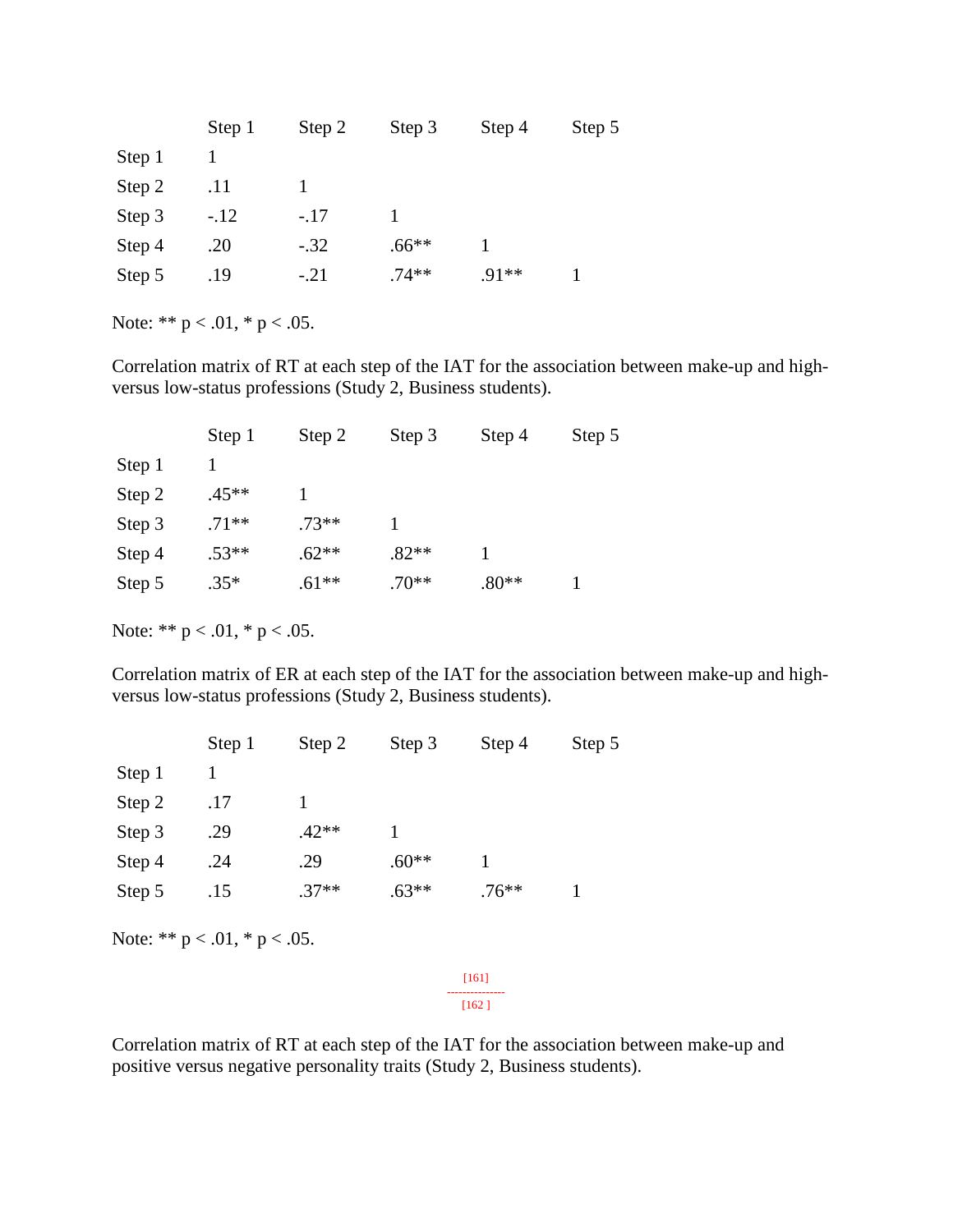|        | Step 1  | Step 2  | Step 3  | Step 4  | Step 5 |
|--------|---------|---------|---------|---------|--------|
| Step 1 |         |         |         |         |        |
| Step 2 | $.53**$ |         |         |         |        |
| Step 3 | $.65**$ | $.78**$ |         |         |        |
| Step 4 | $.68**$ | $.67**$ | $.83**$ |         |        |
| Step 5 | $.53**$ | $.58**$ | $.69**$ | $.77**$ |        |

Correlation matrix of ER at each step of the Implicit Association Test and for the association between make-up and positive versus negative personality traits (Study 2, Business students).

|        | Step 1  | Step 2  | Step 3  | Step 4  | Step 5 |
|--------|---------|---------|---------|---------|--------|
| Step 1 |         |         |         |         |        |
| Step 2 | $-.05$  |         |         |         |        |
| Step 3 | $.46**$ | $.41**$ |         |         |        |
| Step 4 | $.50**$ | .12     | $.71**$ |         |        |
| Step 5 | .22     | .23     | $.65**$ | $.72**$ |        |
|        |         |         |         |         |        |

Note: \*\*  $p < .01$ , \*  $p < .05$ .

Correlation matrix of RT at each step of the IAT for the association between make-up and highversus low-status professions (Study 3, Aesthetic students).

|        | Step 1  | Step 2  | Step 3  | Step 4  | Step 5 |
|--------|---------|---------|---------|---------|--------|
| Step 1 |         |         |         |         |        |
| Step 2 | $.50**$ |         |         |         |        |
| Step 3 | $.75**$ | $.76**$ |         |         |        |
| Step 4 | $.71**$ | $.62**$ | $.79**$ |         |        |
| Step 5 | $.55**$ | $.46**$ | $.63**$ | $.54**$ |        |

Note: \*\*  $p < .01$ , \*  $p < .05$ .

[162] --------------- [163 ]

Correlation matrix of ER at each step of the IAT for the association between make-up and highversus low-status professions (Study 3, Aesthetic students).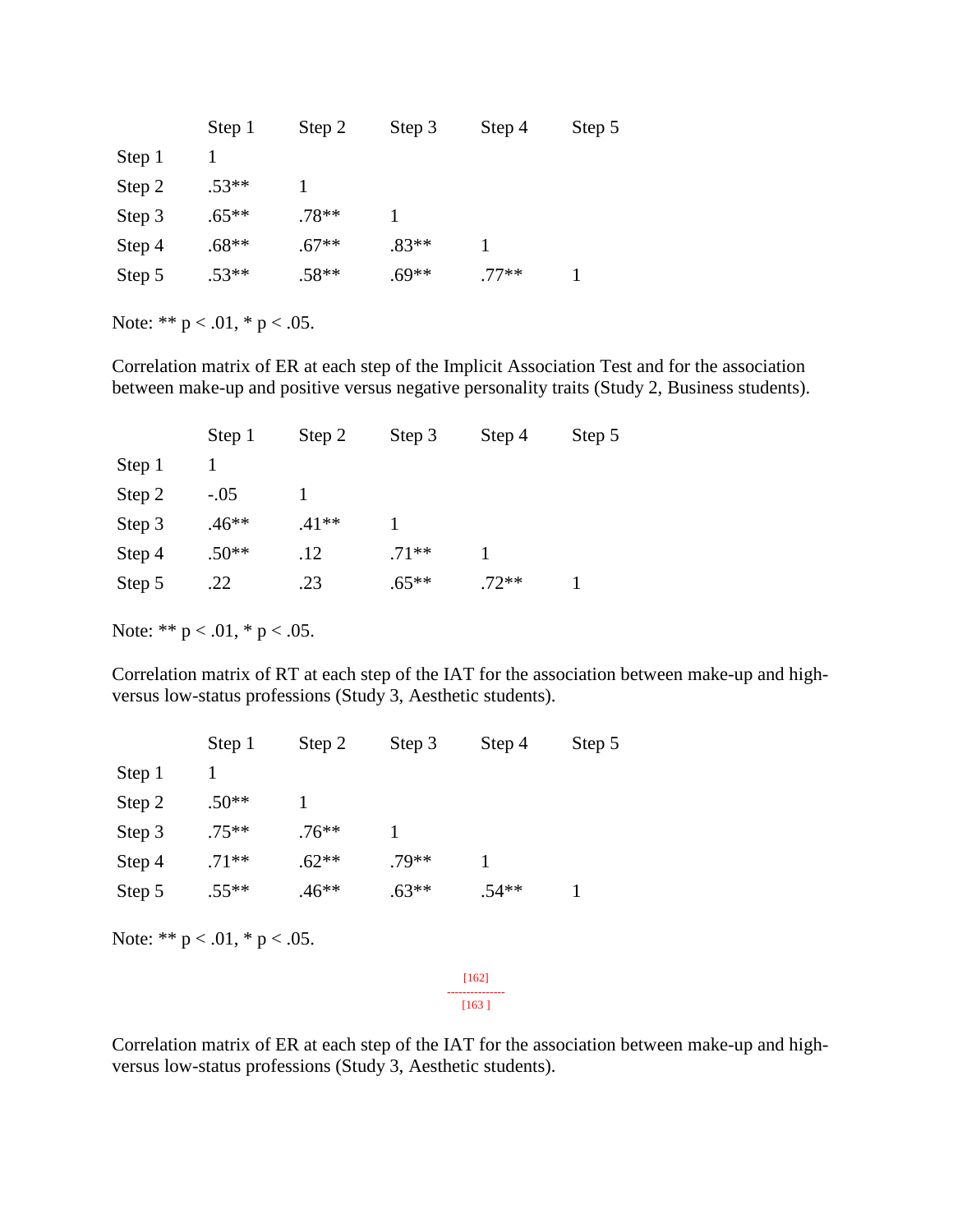|        | Step 1 | Step 2 | Step 3  | Step 4  | Step 5 |
|--------|--------|--------|---------|---------|--------|
| Step 1 |        |        |         |         |        |
| Step 2 | .46    |        |         |         |        |
| Step 3 | $-.02$ | .03    |         |         |        |
| Step 4 | .15    | .14    | $.54**$ |         |        |
| Step 5 | $-.18$ | $-.1$  | $.57**$ | $.53**$ |        |

Correlation matrix of RT at each step of the IAT for the association between make-up and positive versus negative personality traits (Study 3, Aesthetic students).

| Step 1  | Step 2  | Step 3  | Step 4  | Step 5 |
|---------|---------|---------|---------|--------|
|         |         |         |         |        |
| $.48**$ |         |         |         |        |
| $.77**$ | $.70**$ |         |         |        |
| $.81**$ | .36     | $.75**$ |         |        |
| $.44**$ | $.54**$ | $.57**$ | $.64**$ |        |
|         |         |         |         |        |

Note: \*\*  $p < .01$ , \*  $p < .05$ .

Correlation matrix of ER at each step of the IAT for the association between make-up and positive versus negative personality traits (Study 3, Aesthetic students).

|        | Step 1  | Step 2  | Step 3 | Step 4 | Step 5 |
|--------|---------|---------|--------|--------|--------|
| Step 1 |         |         |        |        |        |
| Step 2 | .25     |         |        |        |        |
| Step 3 | $.46**$ | $.51**$ |        |        |        |
| Step 4 | .19     | $.45*$  | .30    |        |        |
| Step 5 | $-.05$  | .19     | $.42*$ | $.48*$ |        |

Note: \*\*  $p < .01$ , \*  $p < .05$ .

[163] --------------- [164 ]

### **AUTHORS' BIOGRAPHIES**